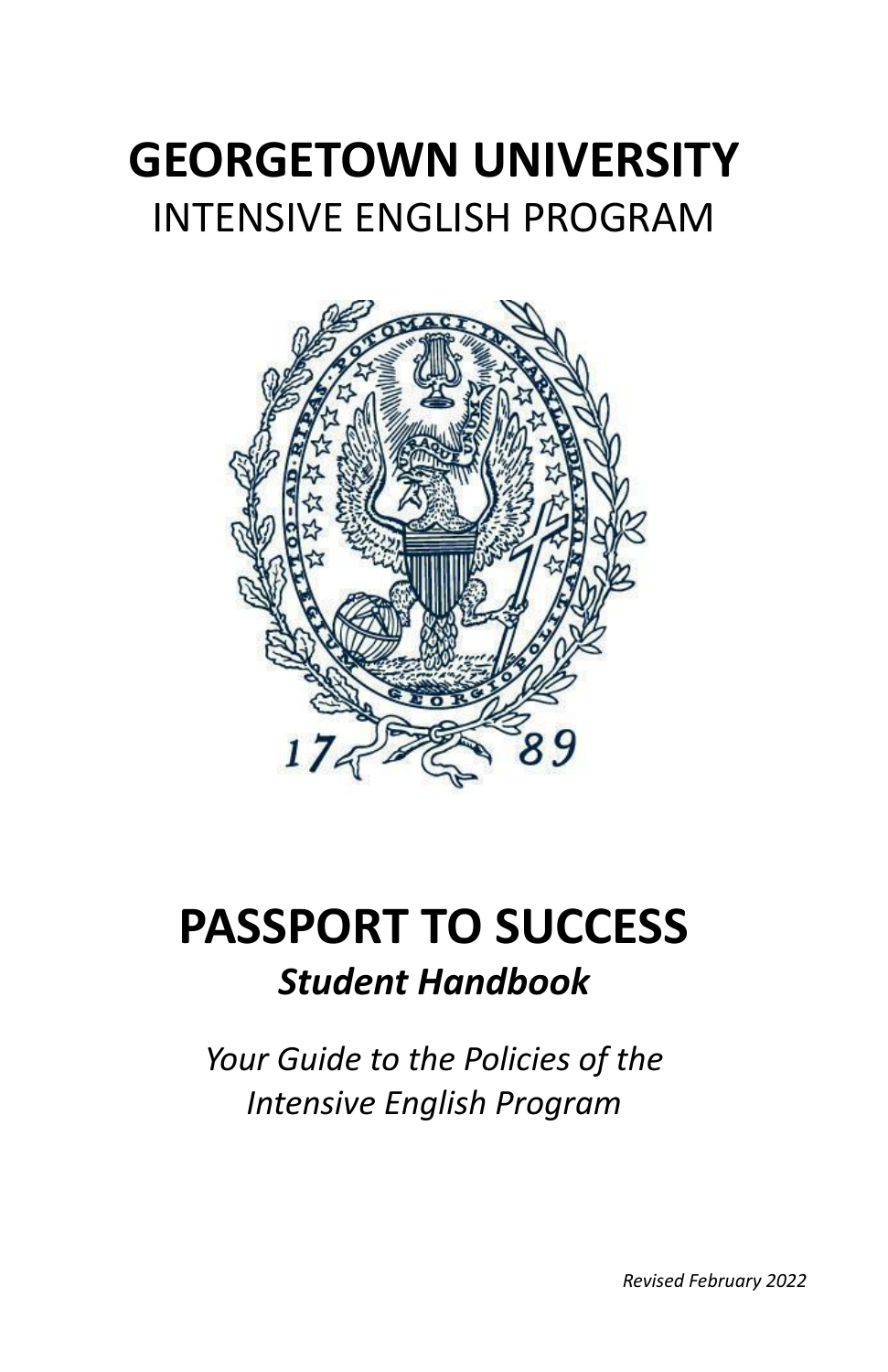## **Intensive English Program (IEP) English Language Center Georgetown University School of Continuing Studies**

#### **Marcel Bolintiam**

Associate Dean of Executive & Custom Education Senior Director, English Language Center

**Stephanie Gallop**

Associate Director, Intensive English Program

#### **Christina Koenig**

Program Director, English Language Center International Student Advisor

> **Daniel Graff** Student Services Manager

#### **Regan Carver**

Program Manager

#### **IEP Faculty**

Sharon Balani Sigrun Biesenbach-Lucas, PhD Donette Brantner-Artenie Melanie Fernandes Kathleen Kearney Nancy Overman Andrew Screen Jane Stanga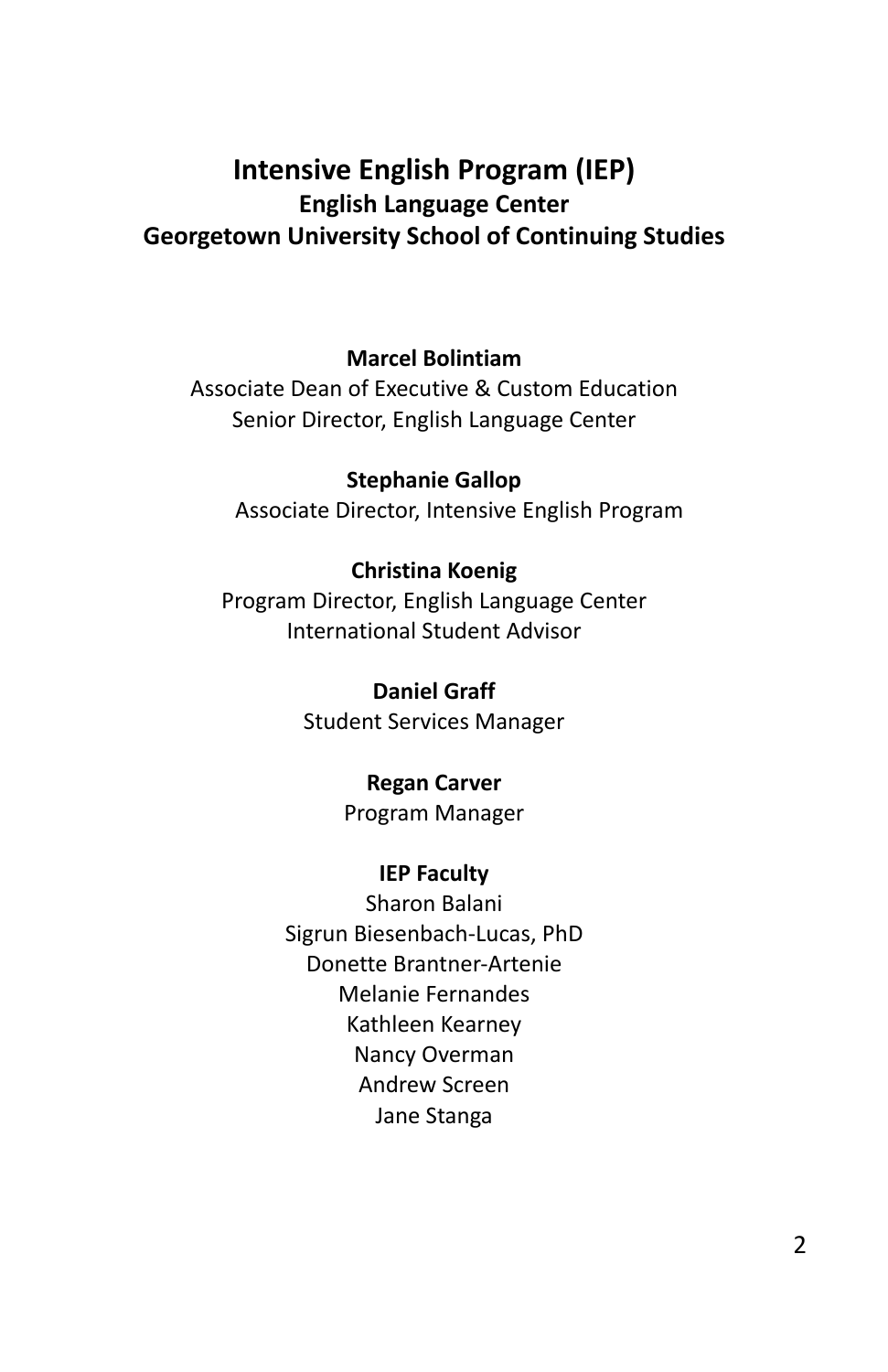

# **IEP Policies and Procedures**

Georgetown University is an exciting place to study, and we hope that you will come to think of it as your second home! In the Intensive English Program, you will meet interesting people, participate in a wide range of activities to develop your English ability, and learn a great deal about yourself along the way.

This booklet is your guide to the policies and procedures of the Intensive English Program. **Please read this information carefully**. Pay particular attention to the policies regarding attendance and the discussion of the program curriculum and methods of teaching. These program policies and program expectations are designed to help you learn in a positive and supportive environment. We know that learning another language is challenging, exciting, and sometimes frustrating! The faculty and staff of the IEP are here to help you as you learn and live in this new environment.

Information on F-1 visa regulations is also included to help you maintain your student visa status. Be sure that you follow these regulations while you are living and traveling in the United States.

## **Use this booklet whenever you have questions about program policies and procedures.**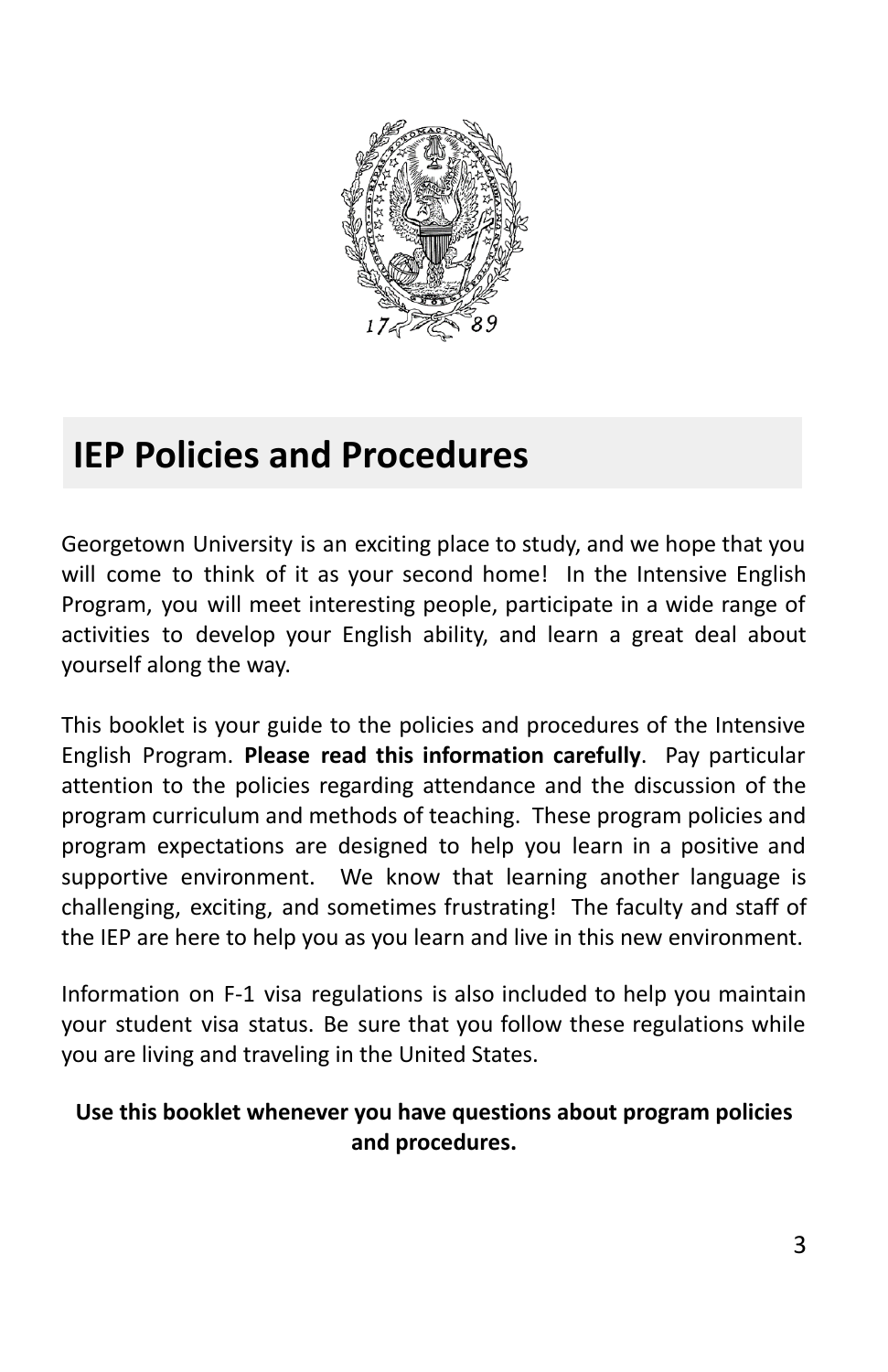# **Mission of the IEP**

The mission of the IEP at Georgetown University is to provide quality language instruction and cultural orientation to students who require English for their academic, professional or personal needs. The program supports students with different language backgrounds and learning styles by helping them acquire:

- the ability to use English effectively when reading, writing, listening, and speaking
- the ability to communicate in culturally appropriate ways
- an awareness of the distinctive qualities of American culture in comparison with their own and other cultures

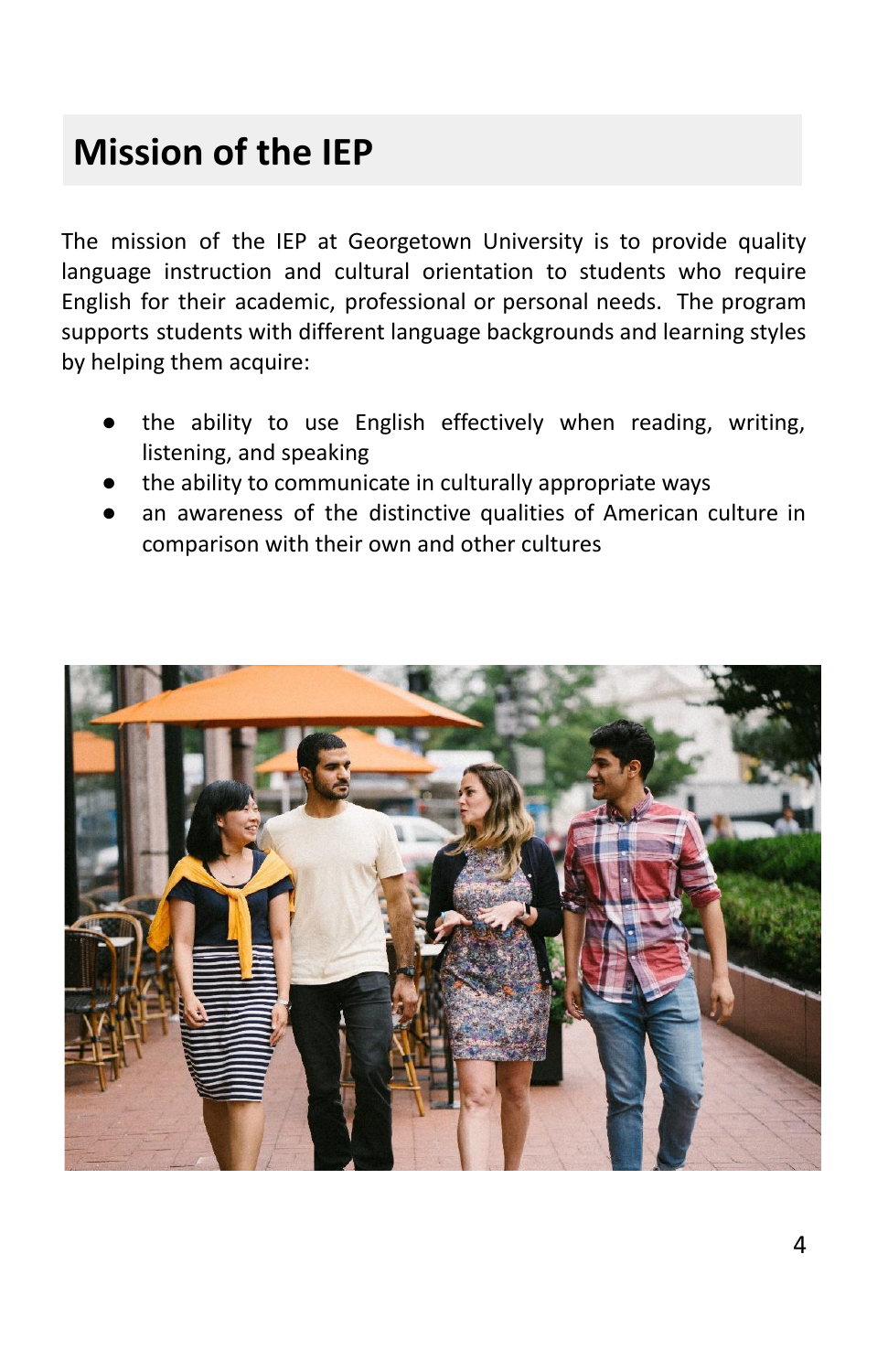# **Table of Contents**

## **Studying in the IEP**

| 2. What Georgetown ELC & the IEP Expect from Students | 8  |
|-------------------------------------------------------|----|
| 3. Attendance Policies                                | 10 |
|                                                       | 13 |
|                                                       |    |
|                                                       | 15 |
|                                                       | 16 |
|                                                       | 16 |
|                                                       | 17 |
| 9. Advancement to the Next Program Level              | 18 |
|                                                       |    |
|                                                       | 18 |
|                                                       | 19 |
|                                                       | 21 |
| 13. Exit Level Proficiency Scale                      | 21 |
|                                                       |    |
|                                                       | 24 |
|                                                       | 25 |

#### **Outside the Classroom**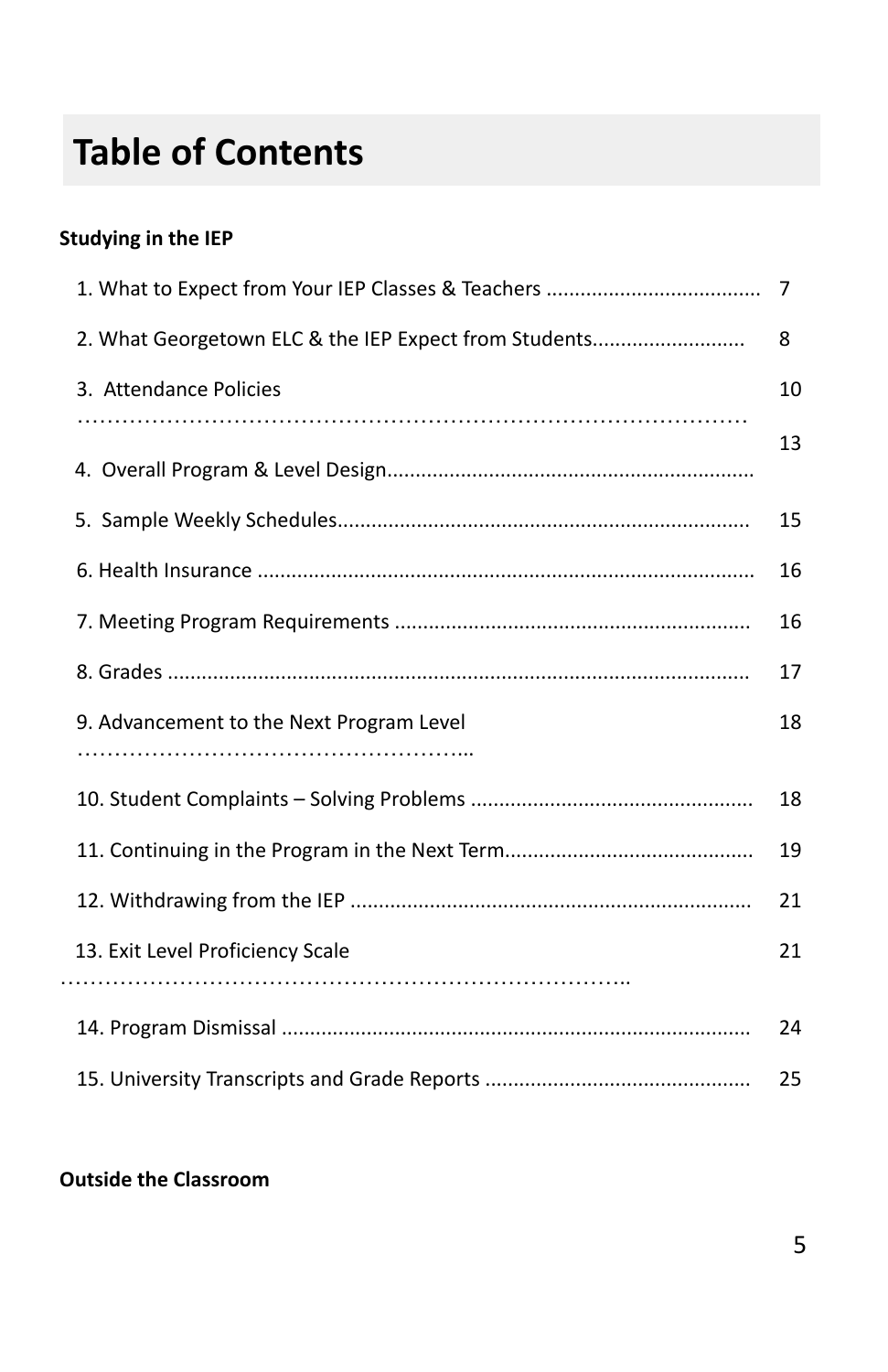| 26 |
|----|
| 26 |
| 27 |
| 27 |
| 27 |
| 27 |
| 28 |

## **F-1 Visa Regulations**

|                              | 30 |
|------------------------------|----|
|                              | 30 |
|                              | 30 |
|                              | 31 |
|                              | 31 |
|                              | 32 |
|                              | 32 |
|                              |    |
|                              | 32 |
| <b>Program Accreditation</b> | 33 |
|                              |    |
|                              |    |

| 34 |
|----|
|    |

35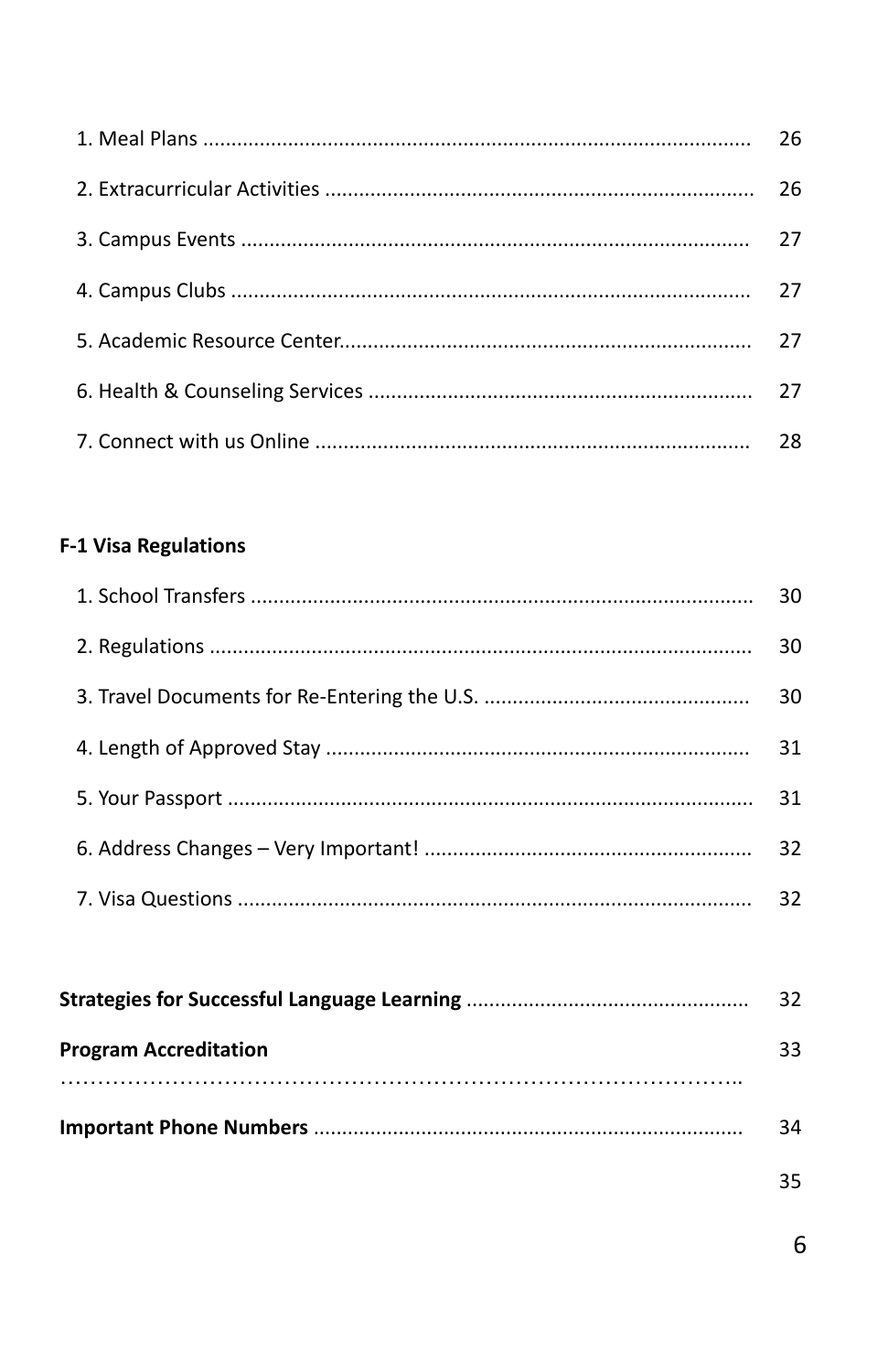#### **Important Email Addresses**

………………………………………………………………………..

## **Studying in the IEP**

#### **1. What to Expect from Your IEP Classes & Teachers**

The Georgetown IEP emphasizes using English for communication purposes in academic study and in the workplace. IEP teachers are professional educators with many years of experience. They will provide:

- a course syllabus outlining course objectives as well as classroom assignments and tasks designed to help you develop your reading, writing, speaking, and listening skills
- frequent graded assessments of your performance to determine if you are meeting course goals and learning objectives
- many opportunities for you to use English during class, on field trips, and through email and online tools, including Canvas
- interesting and challenging materials
- encouragement as you pursue your language study

**Your teachers will encourage you to use English outside the classroom as often as possible, and they will require you to use English in different situations.** The more you practice using English, the more confident you will be about your ability to communicate your ideas and opinions.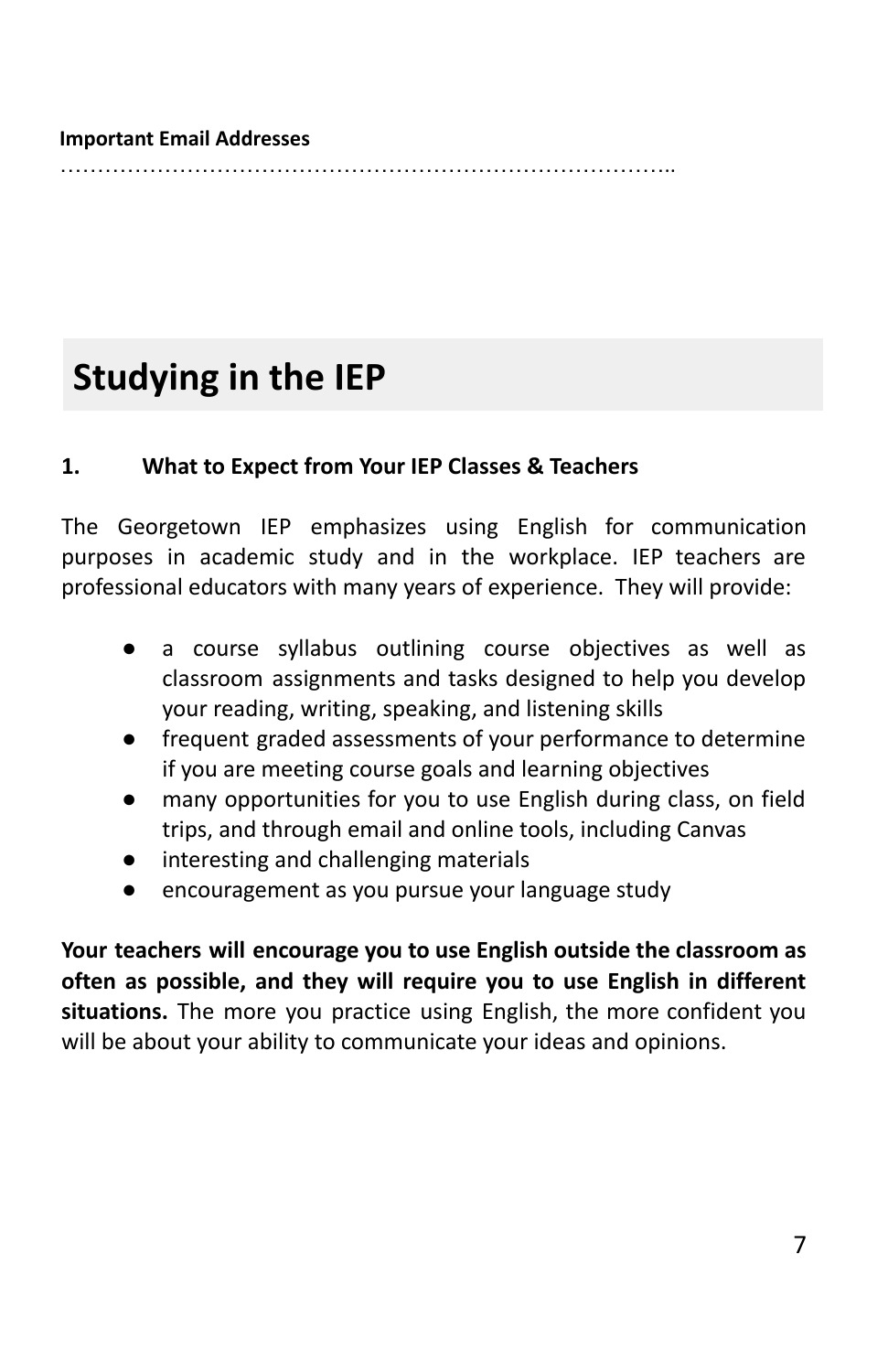

## **2. What Georgetown ELC & the IEP Expect from Students**

You have chosen to study in this program so that you can improve your English skills. Your teachers expect you to:

- attend **every** class -- and be on time
- speak English during classes
- participate in class discussions and activities daily
- produce assignments that meet course objectives
- check email and Canvas daily to be prepared for class and complete assignments
- comply with policies of academic honesty and integrity
- practice English outside of the classroom daily
- behave respectfully toward teachers and classmates

Class participation means contributing to class discussions, responding to teacher questions, being prepared to give presentations, and working with classmates in group activities. **Students who are late for class, frequently absent, or unprepared for class will have difficulty meeting course goals and objectives.** They may not be recommended to study in the program in the next term.

Academic honesty and integrity, and respectful behavior toward other teachers and classmates, is especially important in order to maintain a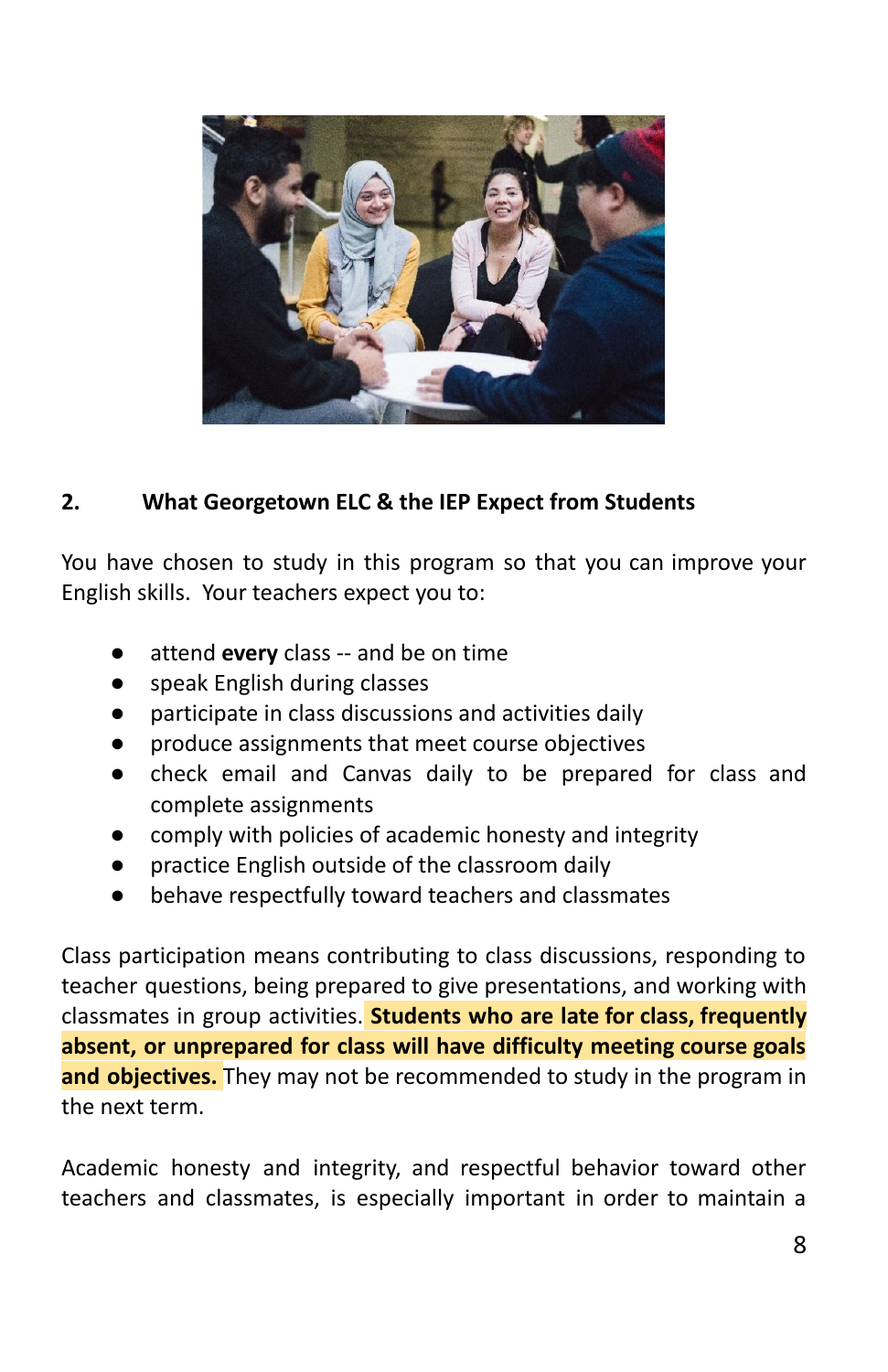classroom environment in which everyone can be the most successful. IEP students are members of the Georgetown University community, which means they are held to the same standards and have the same responsibilities as all Georgetown students. The [Georgetown](https://studentconduct.georgetown.edu/code-of-student-conduct/) University Code of Student [Conduct](https://studentconduct.georgetown.edu/code-of-student-conduct/) describes this as follows:

> *Choosing to come to Georgetown University means joining a distinctive community...Georgetown places special emphasis on the dignity and worth of every person and the love of truth. Membership in this community carries with it high expectations regarding the ways in which each person will act...In particular, students are expected to honor the following commitments in all their actions:*

> > *[A commitment to…]*

- *● the highest standards of honesty and personal integrity both inside and outside the classroom.*
- *● treat others in a respectful manner, regardless of differences such as race, religion, nationality, ethnicity, gender, or sexual orientation.*
- *● open discourse and the free exchange of ideas.*
- *● exercise mutual care and responsibility in all relationships.*
- *● an active concern for the safety, security, and well-being of each individual and a respect for individual, communal and university property.*

#### *Georgetown University Code of Student Conduct, AY 21-22*

In your IEP classes, you will learn strategies and techniques for working with outside sources, and engaging in respectful discussion and debate that are appropriate in US academic and professional settings. This includes giving your own opinions and respectfully agreeing and disagreeing with others. You will learn appropriate language choice and vocabulary for these academic and professional situations. However, your nonverbal communication is equally important in respecting the classroom environment and having concern for the safety and well-being of everyone in the classroom. The following behaviors are not acceptable in the classroom environment as they do not meet the high standards of conduct expected at Georgetown University:

Raising your voice or yelling during a class session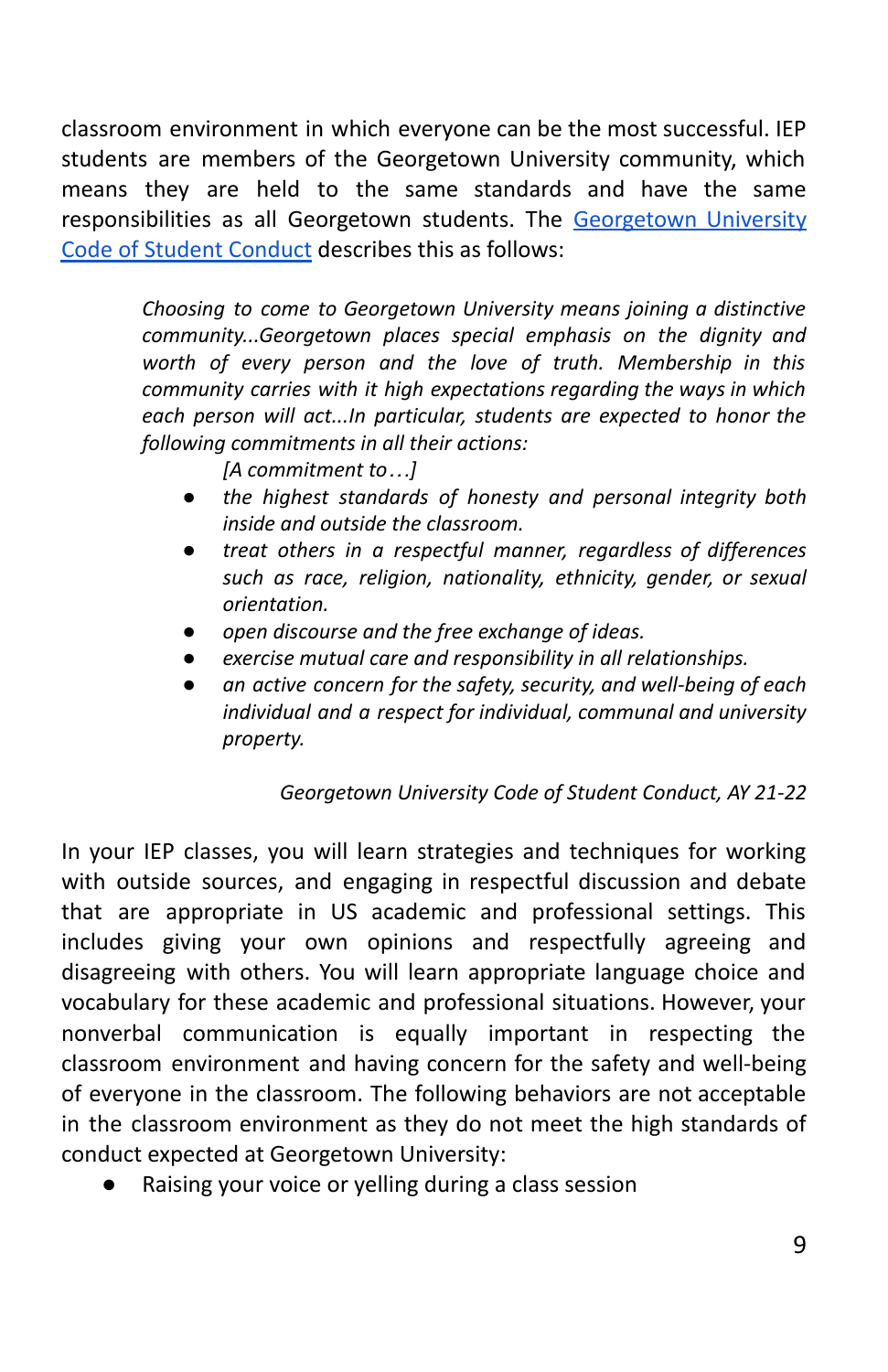- Entering the personal space of another classmate or teacher, demonstrated by the setup of the classroom environment and explained by your teachers
- Using unnecessary physical force when moving around the classroom or operating a device in ways that would disrupt normal class or cause concern to others
- Causing physical harm to oneself or others in the classroom environment

**Any students who engage in these unacceptable behaviors will be asked to leave the classroom and building immediately, and a report will be made to the appropriate University office. Any student or teacher who feels concern for their safety in their classroom environment has the right to leave the classroom, end class, and/or contact the SCS Security & Front Desk team for immediate assistance (202-784-7375).**

#### **3. Attendance Policies**

Daily class attendance is essential in language study and is required by US immigration law. You are expected to attend all your classes regularly, participate actively in class, and complete and submit your assignments on time. Excessive



absences prevent a student from demonstrating successful achievement of course learning objectives. Failure to follow these rules can negatively impact your immigration status.

Your professors are required to take attendance daily. The Intensive English Program attendance policy requires students to attend a minimum of 85% of their total class hours. This means:

● Students cannot miss **more than twenty-one (21) hours** of class during an 8-week session. This includes absences if you are sick or have a personal obligation or appointment. As such, you should be careful not to use up your absence hours early in the term for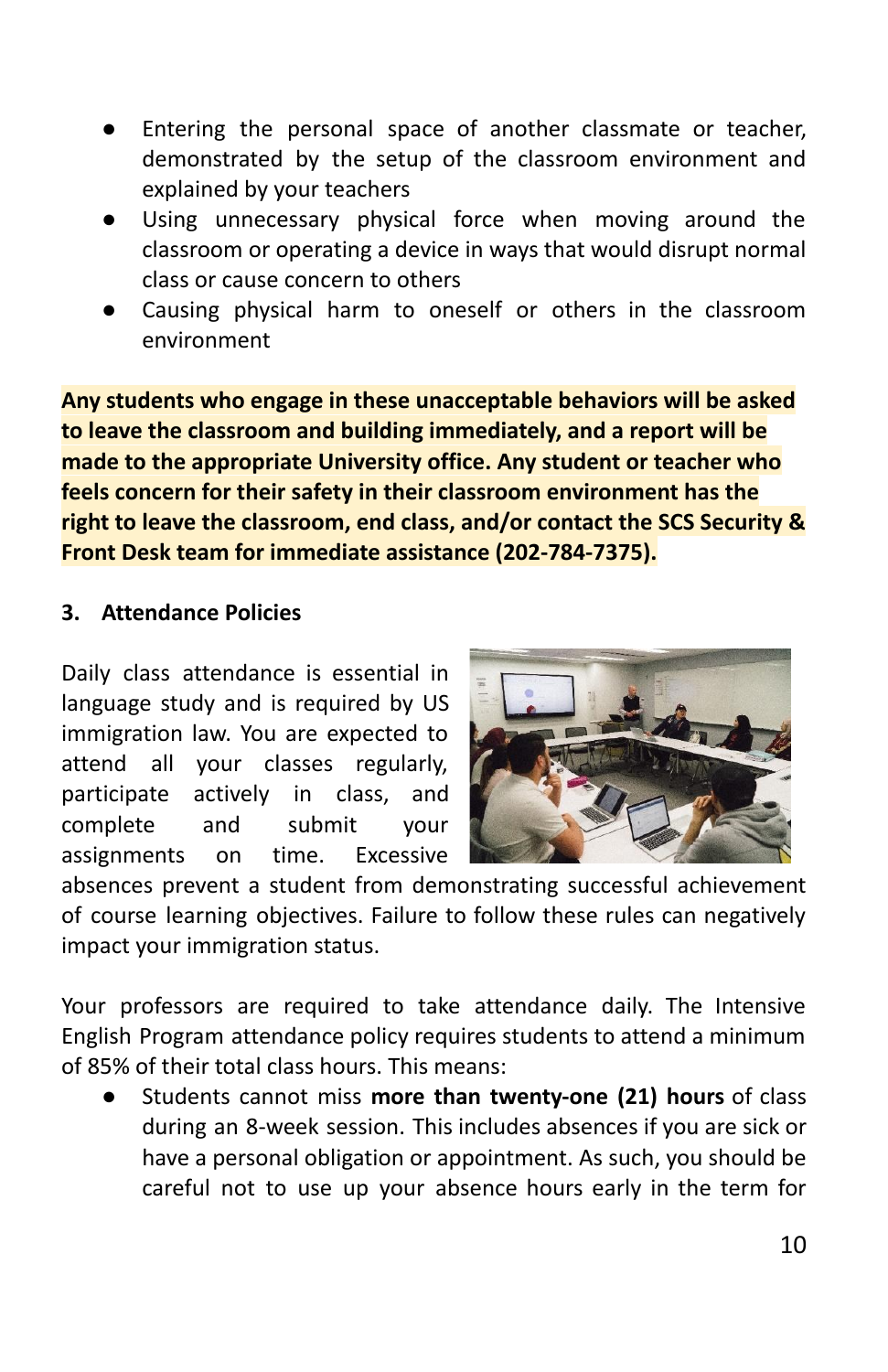personal obligations in case you need them available for unexpected illness later in the term. Students are encouraged to take care of personal obligations and appointments on Fridays or after 3:30pm on Monday-Thursday.

- Students must arrive to class on time. **If you arrive more than 15 minutes late, you will be marked absent.**
- If you arrive 1 to 15 minutes past the start of class, you will be marked "tardy" (late). **Three "tardies" (lates) will equal one absence hour.**

You will receive an "Attendance Warning Letter" if you have 10 or more hours of absences during an 8-week session. You will receive one "Final Warning Letter" if you have more than 16 hours of absences during an 8-week session. If you exceed 21 hours of absences during an 8-week session, you (1) may become ineligible to enroll in the next program session, or (2) you can be dismissed from the program immediately, which will negatively impact your ability to remain in the country. Dismissal from the ELC is very serious, and if you are studying on an F-1 visa, your SEVIS student record is updated, and you may need to leave the country immediately.

NOTE: Only absences due to approved religious holidays do not count toward recorded absence hours. See https://campusministry.georgetown.edu/religious holy days for the Provost's Policy Accommodating Students' religious Observances and a list of religious holidays, which is updated at the beginning of each term.

#### *Being Late to Class – It Is NOT Acceptable*

Being on time is a sign of respect in the American classroom; therefore, be sure to arrive on time for each class. When you arrive late, you miss important parts of the class and interrupt your teacher and classmates. If you are late, enter the classroom quietly and take your seat. Do not talk to your friends or interrupt the teacher. If you are more than 15 minutes late, your instructor will mark you as absent.

#### *Reporting absences and requesting extensions on assignments*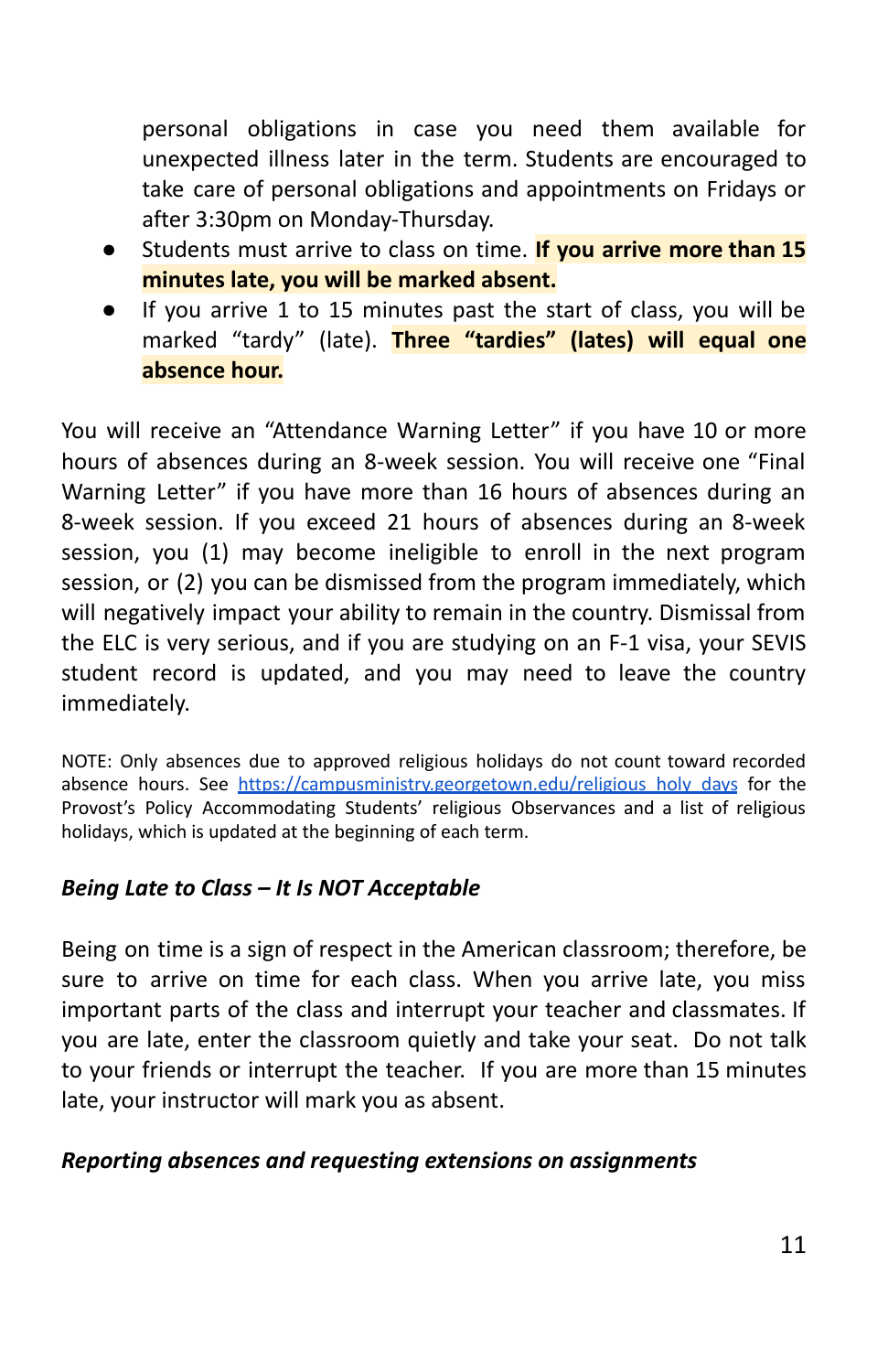### *COVID-19 absences*

During the public health emergency of COVID-19, Georgetown University has provided mandatory guidelines for reporting symptoms of COVID-19. If you experience **symptoms of COVID-19,** you must immediately:

- email all of your teachers and the Student Services Manager (Daniel - dag106@georgetown.edu)
- report your symptoms in the GU360 application
- schedule a Georgetown OneMedical COVID-19 appointment
- check Canvas daily and continue to turn in assignments
- talk with your professors by email or Zoom to make a plan if you need help understanding your assignments or if you need extra time to complete your work

Students experiencing these symptoms are not allowed to be in class, but may continue their coursework through Canvas. If being absent due to COVID-19 results in more than 21 hours of absence, your case will be discussed individually with the Senior Director, Associate Director, and international student advisor.

## *All other absences*

If you are absent for any other reason, these absences are still recorded. In an 8-week program, every class day is important for your progress. If you miss multiple days of class, you will miss graded assignments in class and important lecture materials; the reason for your absence does not change this situation. **Students are required to meet the academic policies of the program to move to the next level and enroll in the next session, regardless of attendance, including students who experience unexpected or personal emergencies.** You may only receive extra time (extension) to complete your assignments due to a personal situation or emergency if you discuss your situation in detail with your professors and follow their course policies. **Failure to attend class and make a plan in advance with your professors may result in receiving zeros or low grades on assignments, tests, or projects that are due or occur in class on the day you are absent.**

Students who are absent from class for any reason are still responsible for: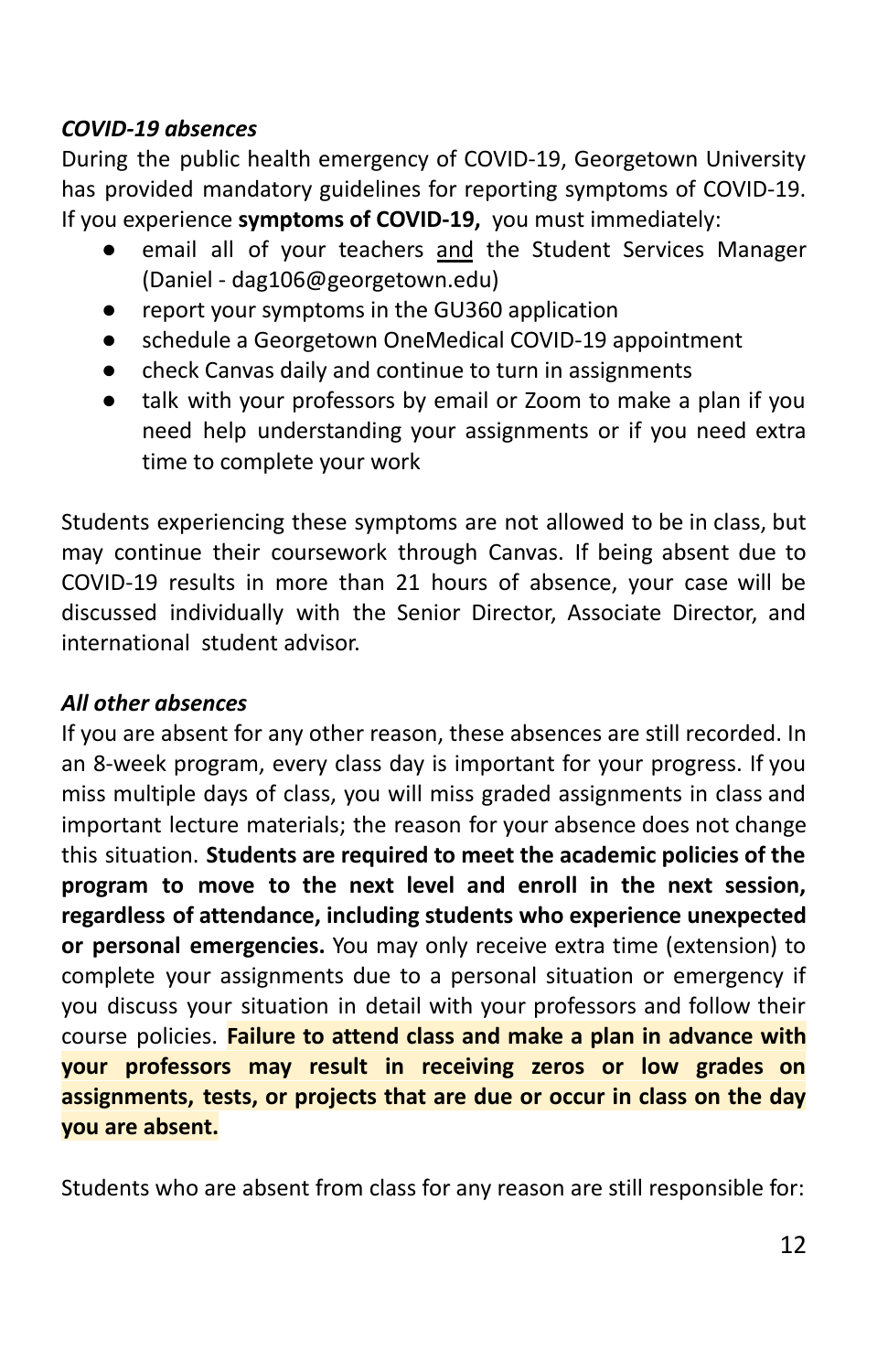- 1. Contacting all professors about their situation as soon as possible
- 2. Checking Canvas and Georgetown email every day for announcements and continuing to turn in assignments on time
- 3. Requesting an extension if needed, discussing a plan with professors, and receiving final approval for this extension

**Note**: Students who leave the program early during the last week of class are not eligible for extensions on final projects or tests. Completion of coursework must be done within the dates of the course, according to the policies set by faculty and written in course syllabi. If missing the final project or tests for a course due to absence negatively impacts a student's grade, the student will not receive a certificate and will not be promoted to the next level. If students notify faculty in advance of a planned absence at the end of the session, faculty may allow students to turn in work early on a case-by-case basis. However, faculty have the right to deny this request if it does not work with the curricular plan of the course or requires additional time to accommodate a student outside the dates of a course.

| <b>Intensive</b><br>Language &<br>Culture<br>3 levels<br>8 weeks/level<br>$\sim$ CEFR A1+ - A2+<br>Language<br>& Culture<br>$A1+$ |    | <b>Classes are held Monday-Thursday</b><br>5 hours per day (20 hours per week) |                                                             |                                                              |  |
|-----------------------------------------------------------------------------------------------------------------------------------|----|--------------------------------------------------------------------------------|-------------------------------------------------------------|--------------------------------------------------------------|--|
|                                                                                                                                   |    | 2 hours $+30$ min<br>4 days/week<br>(10 class<br>hours/week)                   | 1 hour $+$ 15 min<br>4 days/week<br>(5 class<br>hours/week) | 1 hour $+15$<br>min<br>4 days/week<br>(5 class<br>hours/week |  |
|                                                                                                                                   |    | Integrated Skills I<br>(Listening & Speaking)                                  | Reading &<br>Writing I                                      | Communicative<br>Grammar I                                   |  |
| Language<br>& Culture                                                                                                             | A2 | <b>Integrated Skills II</b><br>(Listening & Speaking)                          | Reading &<br>Writing II                                     | Communicative<br>Grammar II                                  |  |

#### **4. Overall Program & Level Design**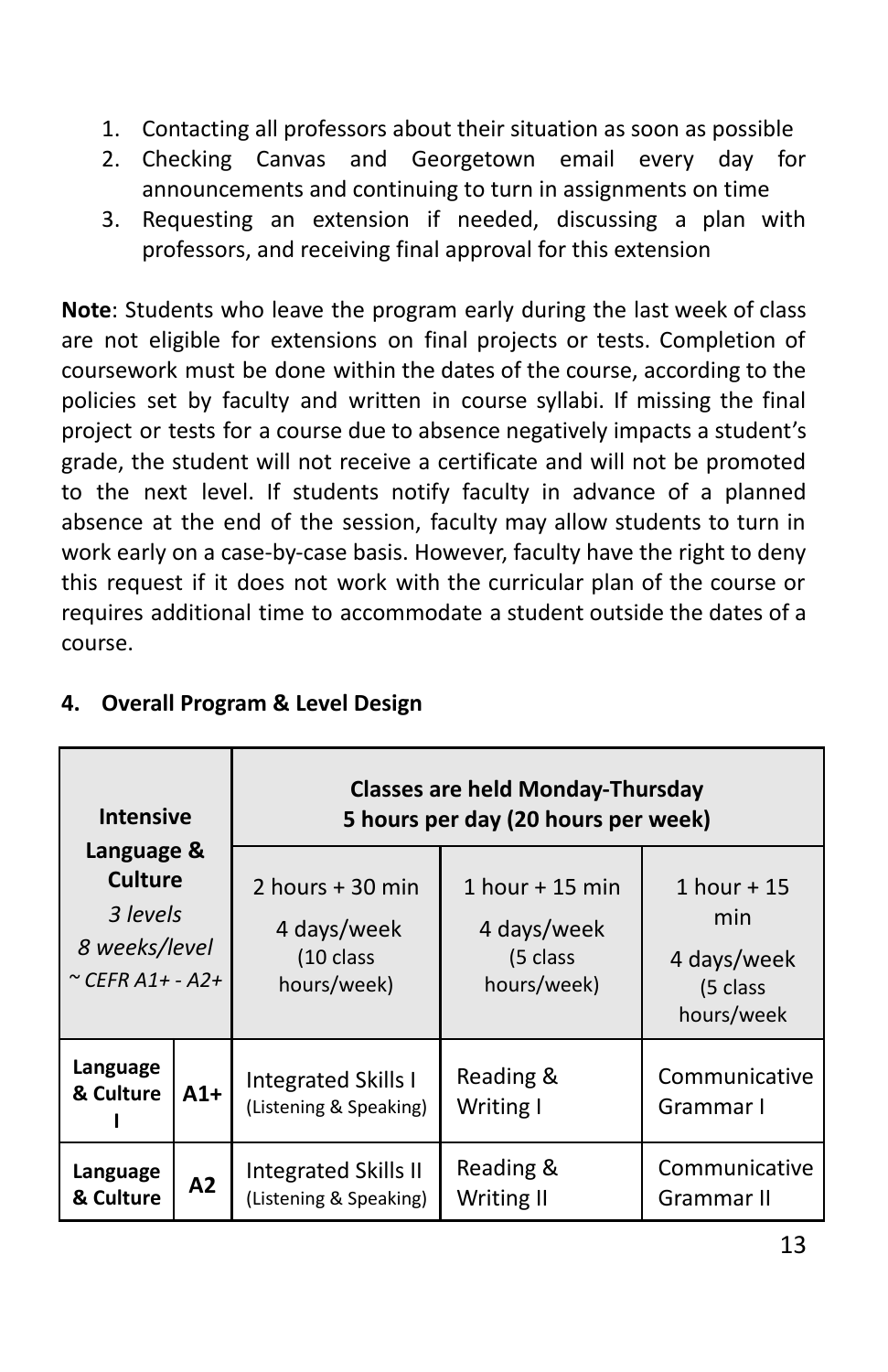| Ш                                                                                       |  |                                                                                |                                                                                |                                                               |  |  |
|-----------------------------------------------------------------------------------------|--|--------------------------------------------------------------------------------|--------------------------------------------------------------------------------|---------------------------------------------------------------|--|--|
| Language<br>& Culture<br>$A2+$<br>Ш                                                     |  | <b>Integrated Skills III</b><br>(Listening & Speaking)                         | Reading &<br><b>Writing III</b>                                                | Communicative<br>Grammar III                                  |  |  |
| <b>Intensive</b><br><b>Academic</b><br>4 levels<br>8 weeks/level<br>$\sim$ CEFR B1 - C1 |  |                                                                                | <b>Classes are held Monday-Thursday</b><br>5 hours per day (20 hours per week) |                                                               |  |  |
|                                                                                         |  | 2 hours + 30 min<br>4 days/week<br>(10 class<br>hours/week)                    | 1 hour $+$ 15 min<br>4 days/week<br>(5 class<br>hours/week)                    | $1$ hour + 15<br>min<br>4 days/week<br>(5 class<br>hours/week |  |  |
| <b>Academic</b><br><b>B1</b><br><b>Foundations</b>                                      |  | Reading & Writing<br>IV                                                        | <b>Integrated Skills</b><br>IV<br>(Listening &<br>Speaking)                    | Communicative<br>Grammar IV                                   |  |  |
| <b>Academic</b><br>$B1+$                                                                |  | Reading, Writing,<br>Research I                                                | Academic<br>Communication<br>Skills I                                          | Elective course -<br>with choice of<br>content                |  |  |
| <b>Academic</b><br><b>B2</b><br>п                                                       |  | Reading, Writing,<br>Research II                                               | Academic<br>Communication<br>Skills II                                         | Elective course -<br>with choice of<br>content                |  |  |
| $B2+$<br><b>Academic</b><br>&<br>Ш<br>C <sub>1</sub>                                    |  | Reading, Writing,<br>Research III                                              | Academic<br>Communication<br>Skills III                                        | Elective course -<br>with choice of<br>content                |  |  |
| <b>Intensive</b>                                                                        |  | <b>Classes are held Monday-Thursday</b><br>5 hours per day (20 hours per week) |                                                                                |                                                               |  |  |
| <b>Professional</b><br>$\sim$ CEFR B2                                                   |  | 2 hours $+30$ min<br>4 days/week                                               | 1 hour + 15 min<br>4 days/week                                                 | $1$ hour + 15<br>min                                          |  |  |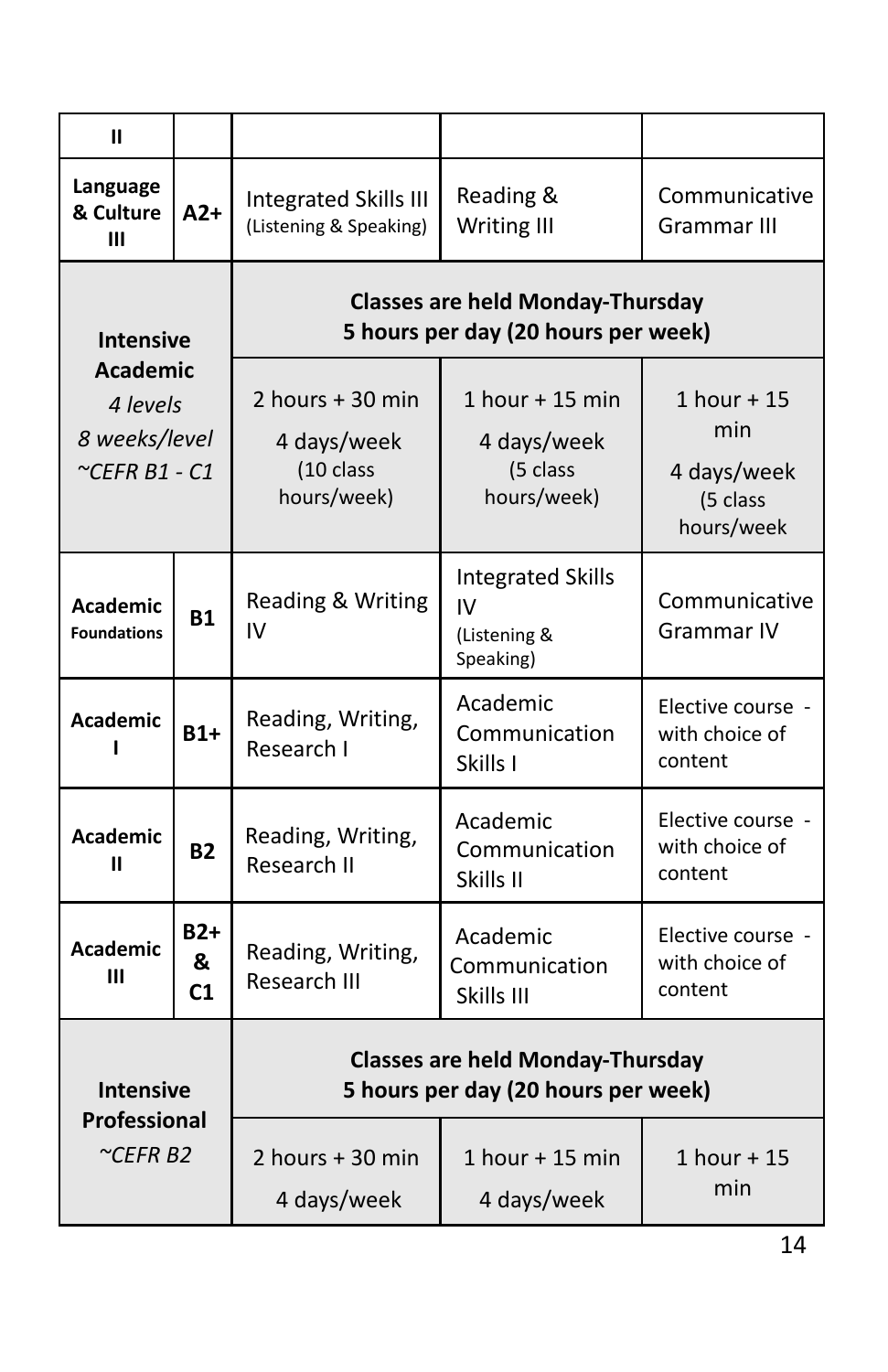|                                  |           | $(10 \text{ class})$<br>hours/week) | (5 class<br>hours/week)                                                     | 4 days/week<br>(5 class<br>hours/week          |
|----------------------------------|-----------|-------------------------------------|-----------------------------------------------------------------------------|------------------------------------------------|
| <b>Intensive</b><br>Professional | <b>B1</b> | Professional<br>Reading/Writing     | Professional<br>Communication<br><b>Skills</b><br>(Listening &<br>Speaking) | Elective course -<br>with choice of<br>content |

## **5. Sample Weekly Schedules**

|  | <b>Intensive Language &amp; Culture</b> |  |  |
|--|-----------------------------------------|--|--|
|--|-----------------------------------------|--|--|

|                  | Monday                                                   | Tuesday       | Wednesdav     | Thursday      |  |  |
|------------------|----------------------------------------------------------|---------------|---------------|---------------|--|--|
| $9:00 -$         | Integrated                                               | Integrated    | Integrated    | Integrated    |  |  |
| 11:30            | <b>Skills</b>                                            | <b>Skills</b> | <b>Skills</b> | <b>Skills</b> |  |  |
| $11:30-$<br>1:00 | <b>Independent Study, Office Hours, Workshops, Lunch</b> |               |               |               |  |  |
| $1:00-$          | Reading/                                                 | Communicative | Reading/      | Communicative |  |  |
| 3:30             | Writing                                                  | Grammar       | Writing       | Grammar       |  |  |
| <b>After</b>     | <b>Independent Study and Social Activities</b>           |               |               |               |  |  |
| classes          | *Expect to do homework a minimum of 2-3 hours per day    |               |               |               |  |  |

## **Intensive Academic**

|                   | Monday                           | Tuesday                                                  | Wednesday                        | <b>Thursday</b>                  |
|-------------------|----------------------------------|----------------------------------------------------------|----------------------------------|----------------------------------|
| $9:00 -$<br>11:30 | Reading/<br>Writing/<br>Research | Reading/<br>Writing/<br>Research                         | Reading/<br>Writing/<br>Research | Reading/<br>Writing/<br>Research |
| 11:30<br>1:00     |                                  | <b>Independent Study, Office Hours, Workshops, Lunch</b> |                                  |                                  |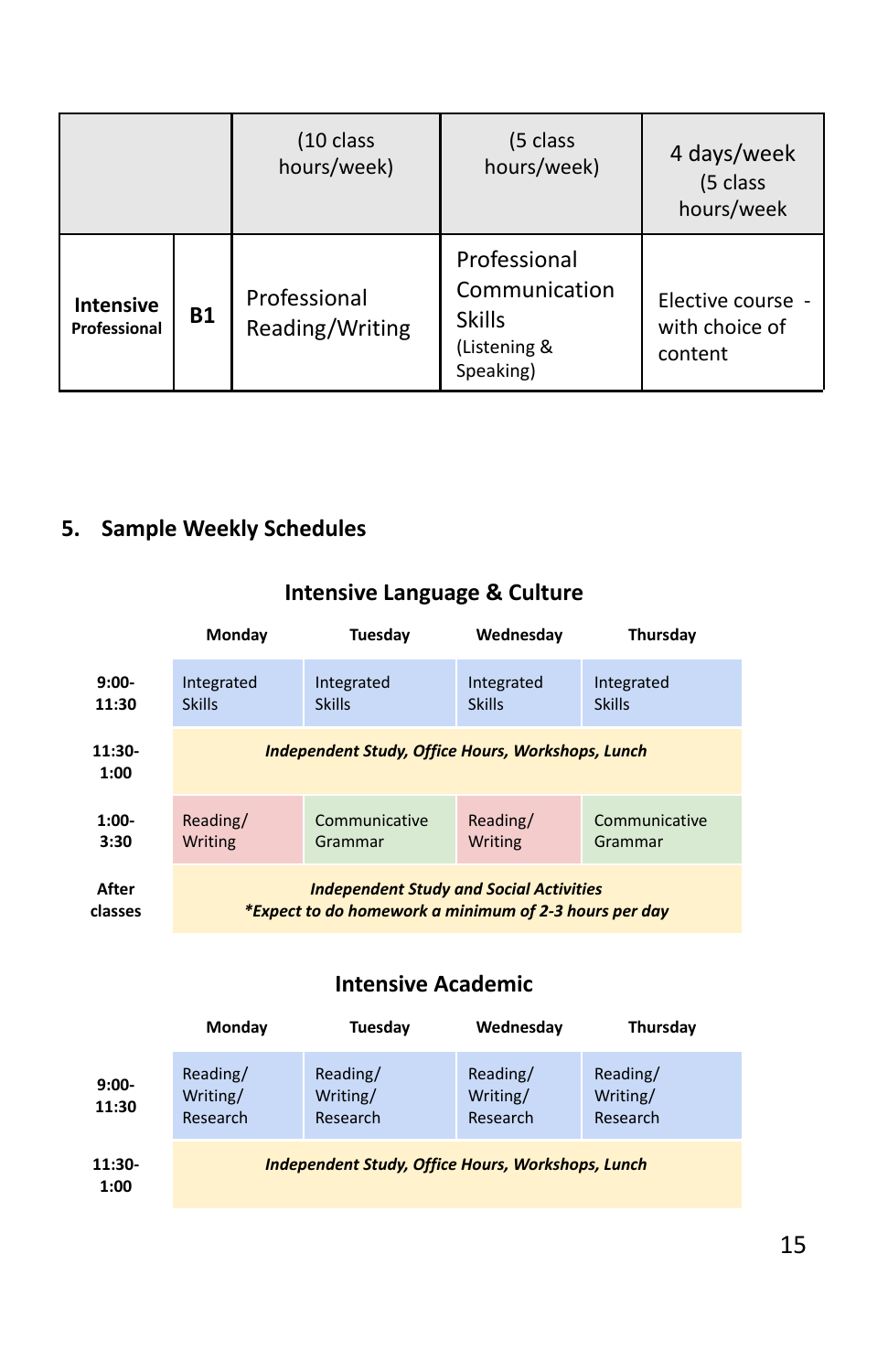| $1:00 -$<br>3:30 | Elective | <b>Academic</b><br>Communication<br><b>Skills</b>                                                       | Elective | Academic<br>Communication<br><b>Skills</b> |
|------------------|----------|---------------------------------------------------------------------------------------------------------|----------|--------------------------------------------|
| After<br>classes |          | <b>Independent Study and Social Activities</b><br>*Expect to do homework a minimum of 2-3 hours per day |          |                                            |

## **Intensive Professional**

|                   | Monday                                                                                                  | Tuesday                                        | Wednesday                           | Thursday                                       |  |
|-------------------|---------------------------------------------------------------------------------------------------------|------------------------------------------------|-------------------------------------|------------------------------------------------|--|
| $9:00 -$<br>11:30 | Professional<br>Reading/<br>Writing                                                                     | Professional<br>Reading/<br>Writing            | Professional<br>Reading/<br>Writing | Professional<br>Reading/<br>Writing            |  |
| $11:30-$<br>1:00  | <b>Independent Study, Office Hours, Workshops, Lunch</b>                                                |                                                |                                     |                                                |  |
| $1:00 -$<br>3:30  | Elective                                                                                                | Professional<br>Communication<br><b>Skills</b> | Elective                            | Professional<br>Communication<br><b>Skills</b> |  |
| After<br>classes  | <b>Independent Study and Social Activities</b><br>*Expect to do homework a minimum of 2-3 hours per day |                                                |                                     |                                                |  |

#### **6. Health Insurance**

Medical costs in the U.S. can be very expensive. If you visit a doctor, you will need to have medical insurance to help you pay your bill. All IEP students must have health insurance. Georgetown University *automatically enrolls* F1-visa IEP students in a special short-term accident and sickness insurance plan. The cost for this insurance plan is *automatically charged* to your account each term. Coverage begins about a week before the start of the program and continues for about a week after the program ends. This insurance should be used at the Georgetown University Student Health Center. The clinic is on the Main Campus and you can see their hours and contact information or make an appointment on their website ([https://studenthealth.georgetown.edu/medical-care/\)](https://studenthealth.georgetown.edu/medical-care/). If you are sponsored by your government, then this insurance can be waived.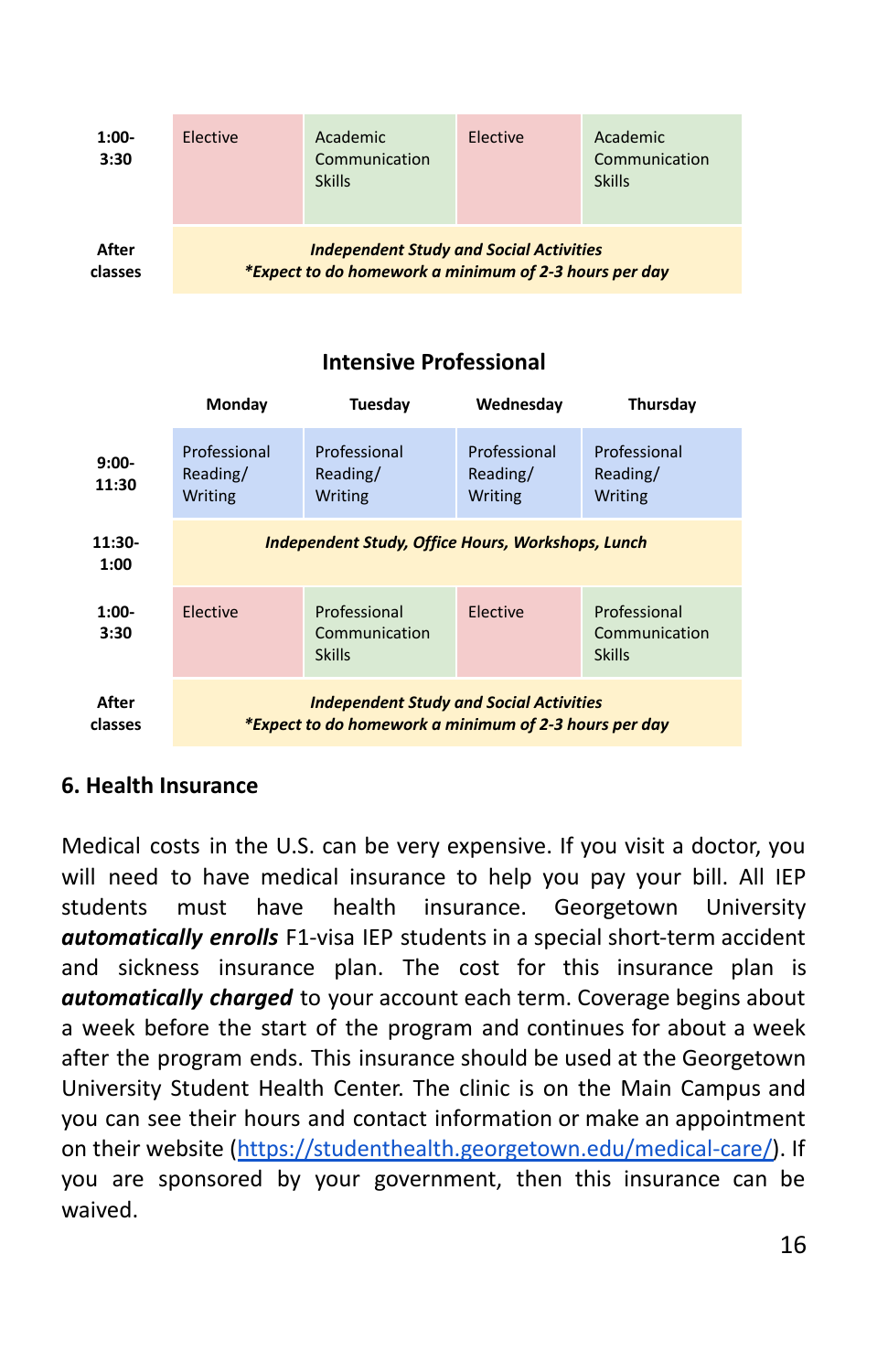*Family insurance coverage is not available for spouses or children.* If you would like to obtain health insurance for a dependent, please contact the Student Services Manager, Daniel Graff (dag106@georgetown.edu) for additional information.

For more information on health insurance, please visit the Student Health Insurance page on the Georgetown University website (<https://studenthealthinsurance.georgetown.edu/>).

#### **7. Meeting Program Requirements**

**Students must attend all 8 weeks of classes in the Intensive English Program to complete the program. All coursework must be completed within the dates of the session.**

IEP tuition and fees must be paid **during the first week** of the term. Students will automatically be charged a monthly late fee if program fees are not paid in full on time. In special cases, students may arrange a payment plan through the Student Accounts Office. Students may not enroll in the next term if they have any unpaid fees, and they **do not** receive a program certificate. If you are sponsored by your government, it is your responsibility to submit your financial guarantee to the English Language Center (guELC@georgetown.edu) by email **no later than the end of the first week.**

#### **8. Grades**

During the program, your teachers will evaluate your classroom performance frequently to determine if you are meeting the course objectives and outcomes. Evaluation of your work is based on written assignments, tests and quizzes, presentations, and projects that demonstrate your ability to use English effectively. You will have access to your grades and written feedback online at any time during the term through the Canvas learning management system. You may also receive feedback from your teachers during class and individual office hours appointments. Students also

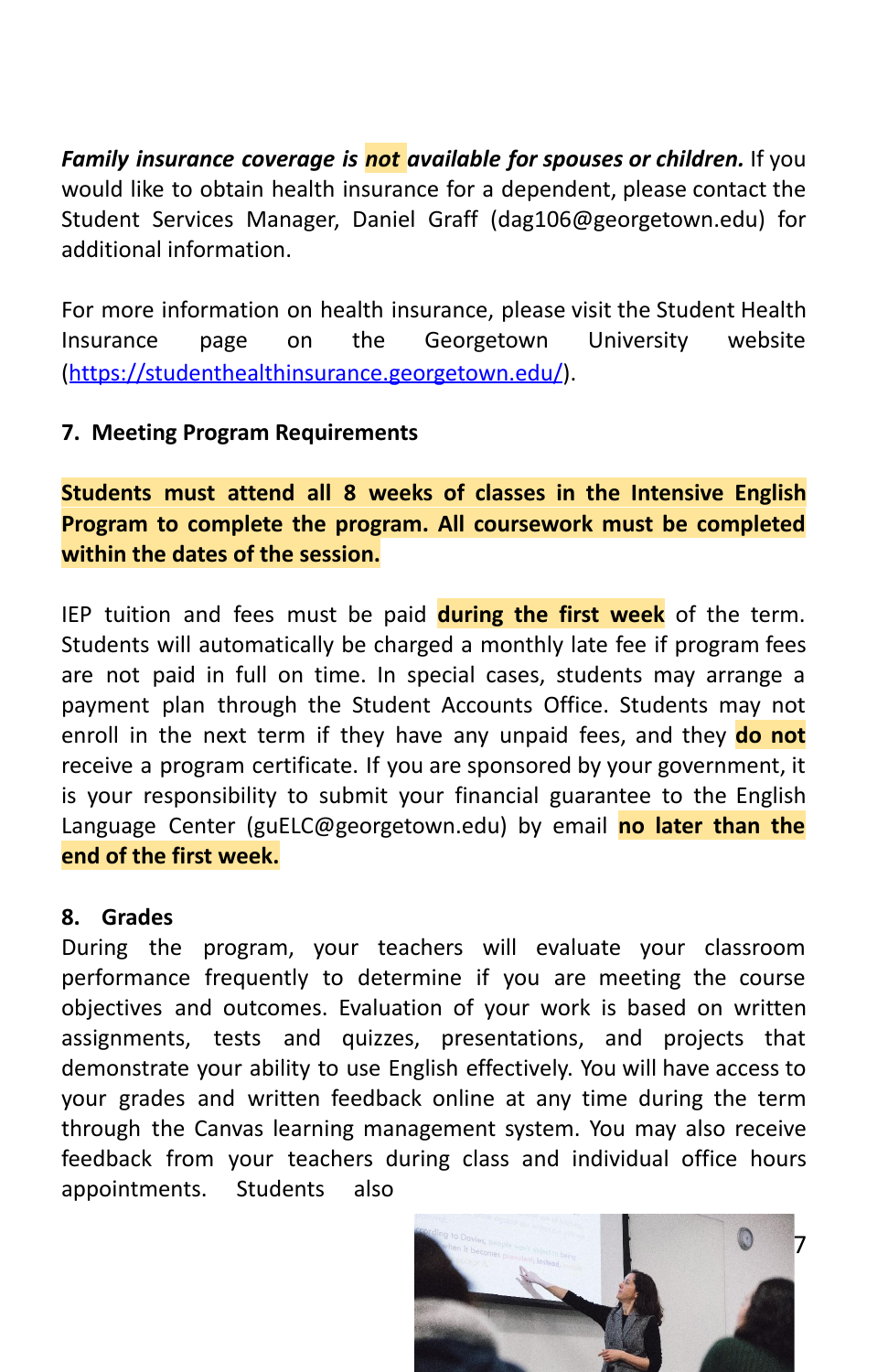receive a Final Grade Report at the end of the program. The Final Grade Report will include a grade for each course and indicate if a student has met the requirements to advance to the next level in the program.

Each course grade is based on your:

- 1. performance on daily in- and out-of-class assignments, graded quizzes and tests, writing samples, reading tasks, and group projects;
- 2. achievement of the Objectives and Outcomes identified for your level on Canvas and in the Syllabus given to you in each class (see pages 17-20 for Level Proficiency Scales);
- 3. active participation in class (discussions, presentations, group activities).

| Georgetown University SCS Grading Scale (0-100%) |               |               |               |               |      |                      |               |               |              |
|--------------------------------------------------|---------------|---------------|---------------|---------------|------|----------------------|---------------|---------------|--------------|
|                                                  | А-            | B+            |               | <b>B-</b>     | $C+$ |                      |               |               |              |
| 100-<br>95%                                      | 94.99-<br>90% | 89.99-<br>87% | 86.99-<br>83% | 82.99-<br>80% | 77%  | 79.99- 76.99-<br>73% | 72.99-<br>70% | 69.99-<br>60% | 59.99-<br>0% |

IEP Certificates for completion of a level are awarded to students whose grade in each course is **75% or higher**. Students receiving grades of 74.99% or below in any course do not receive a program certificate for their current level.

#### **9. Advancement to the Next Program Level**

Advancement to the next level requires that a student earn a program certificate for their current level. A program certificate is achieved when a student receives a grade of 75% or higher in each course taken in the level.

**Note:** Students who are placed in *combined level classes* advance based on their *actual placement level* (which they will be informed about when they receive their class schedule), not the next higher level of the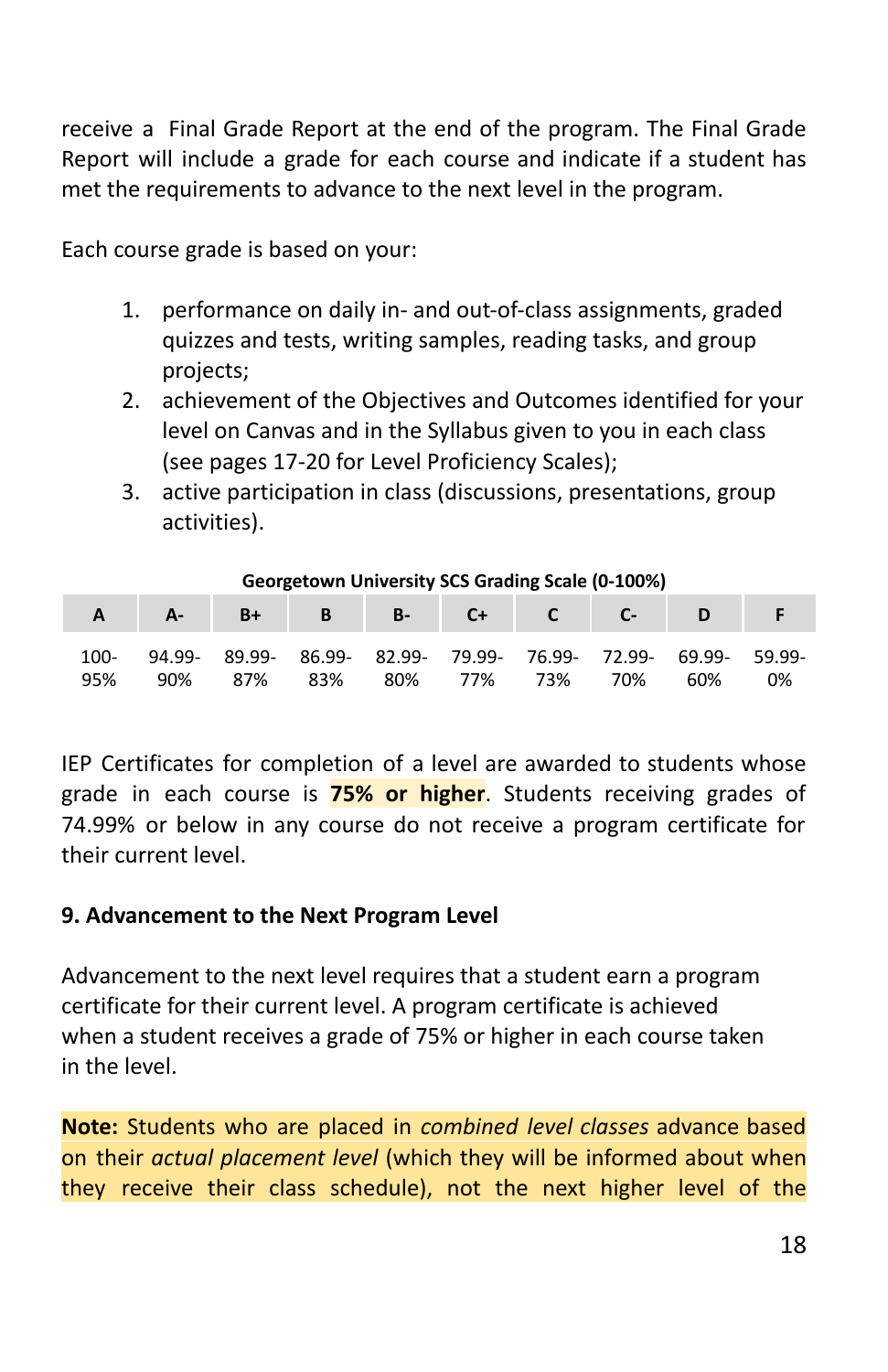combined class. *Example:* A student whose placement scores place him/her in Language & Culture **level I** but is enrolled in a combined Intensive Language & Culture I & II level will advance to **level II after 8 weeks,** and not level III.

## **10. Student Complaints – Solving Problems**

If students have concerns or problems with an IEP class, they should speak directly to the teacher about their concerns. IEP teachers welcome your ideas and value your opinions and, in many situations, concerns are easily settled. Occasionally, a student may have a more serious complaint that he/she feels is not resolved through student-teacher discussion.

The following procedure should be followed to register a course complaint:

- 1. Request an appointment to meet with the IEP Associate Director, who will meet with you to discuss and document your complaint.
- 2. After reviewing your complaint and discussing it with you, the IEP Associate Director will notify you of any action to be taken to resolve the problem.
- 3. Decisions made by the IEP Associate Director to resolve a problem or complaint are final.

Along with the policies of the IEP, IEP students are governed by Georgetown University policies and codes of conduct for students. Details about students' rights and responsibilities can be found on the Georgetown University website:

<https://studentconduct.georgetown.edu/>*.*

Ask your teacher if you need help understanding IEP or Georgetown program policies.

#### **11. Continuing in the Program Next Term**

Many IEP students want to study in the program for more than one term. To continue studying in the IEP, students must demonstrate improvement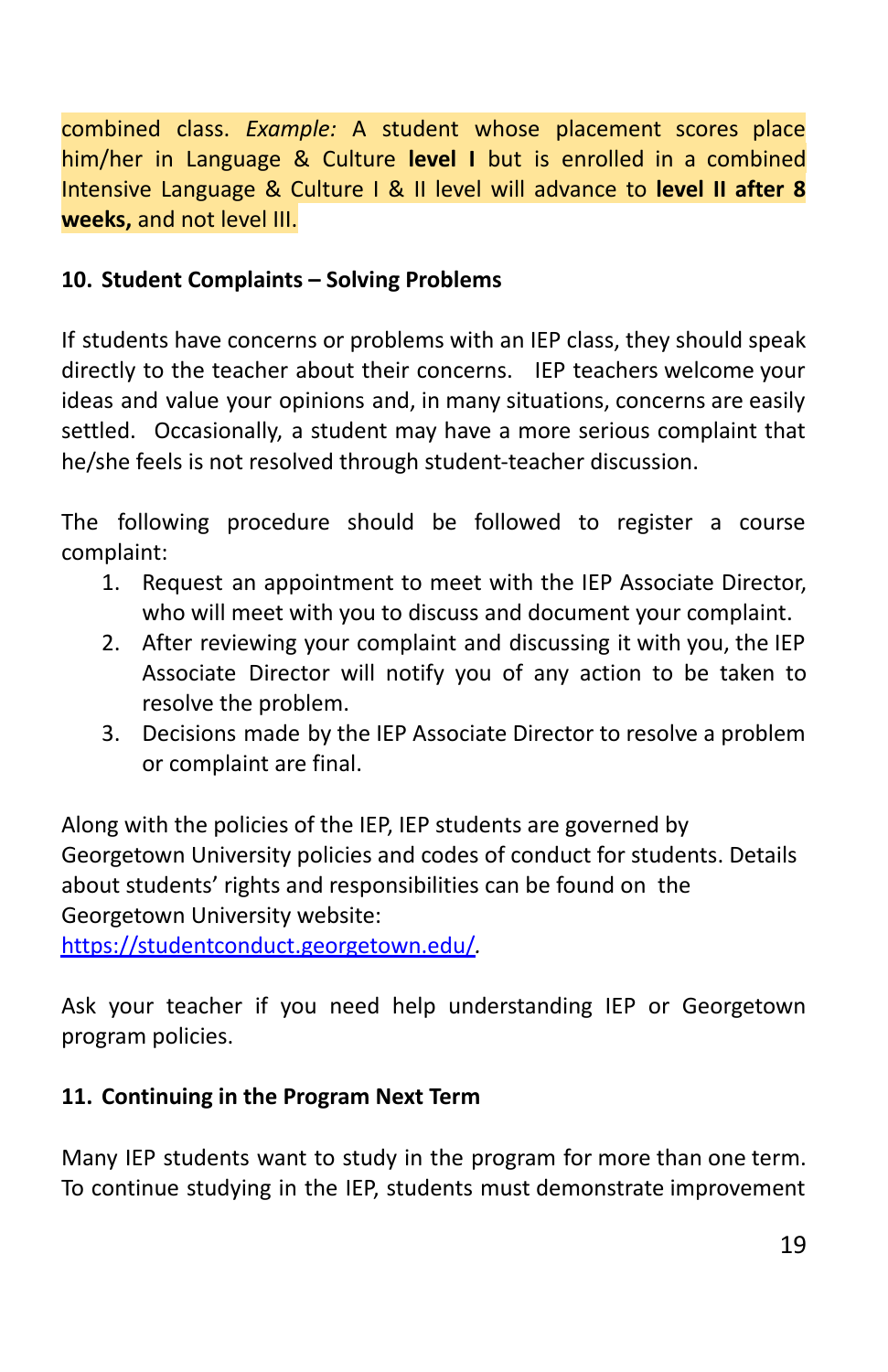in their language ability. Many students progress to the next level of the program after one term. However, some students may need to repeat a course level in order to meet the goals and objectives of the level. **Students who are required to repeat a level will take longer to complete their period of study in the program than those who progress to the next level after one term. A student may not study in any one level of the program for more than two sessions.**

#### *Applying for the Next Term*

Several weeks before the end of the program, you must respond to the next session plans survey to inform the ELC and the International Student Advisor of your plans when you complete the session. If you require an I-20 extension, you must work with your international student advisor and submit new financial documentation prior to the last week of classes. Schedule an appointment with the International Student Advisor or email elcimmigration@georgetown.edu if you have questions about the process. **Students may be denied readmission to the program if their class performance and/or attendance is unsatisfactory.**

**IMPORTANT:** If you plan to register for the next term, you must meet with the International Student Advisor **before** the expiration date on your I-20. *If your I-20 expires, it is not possible to issue you an "extension of study" which would allow you to continue in the program.*

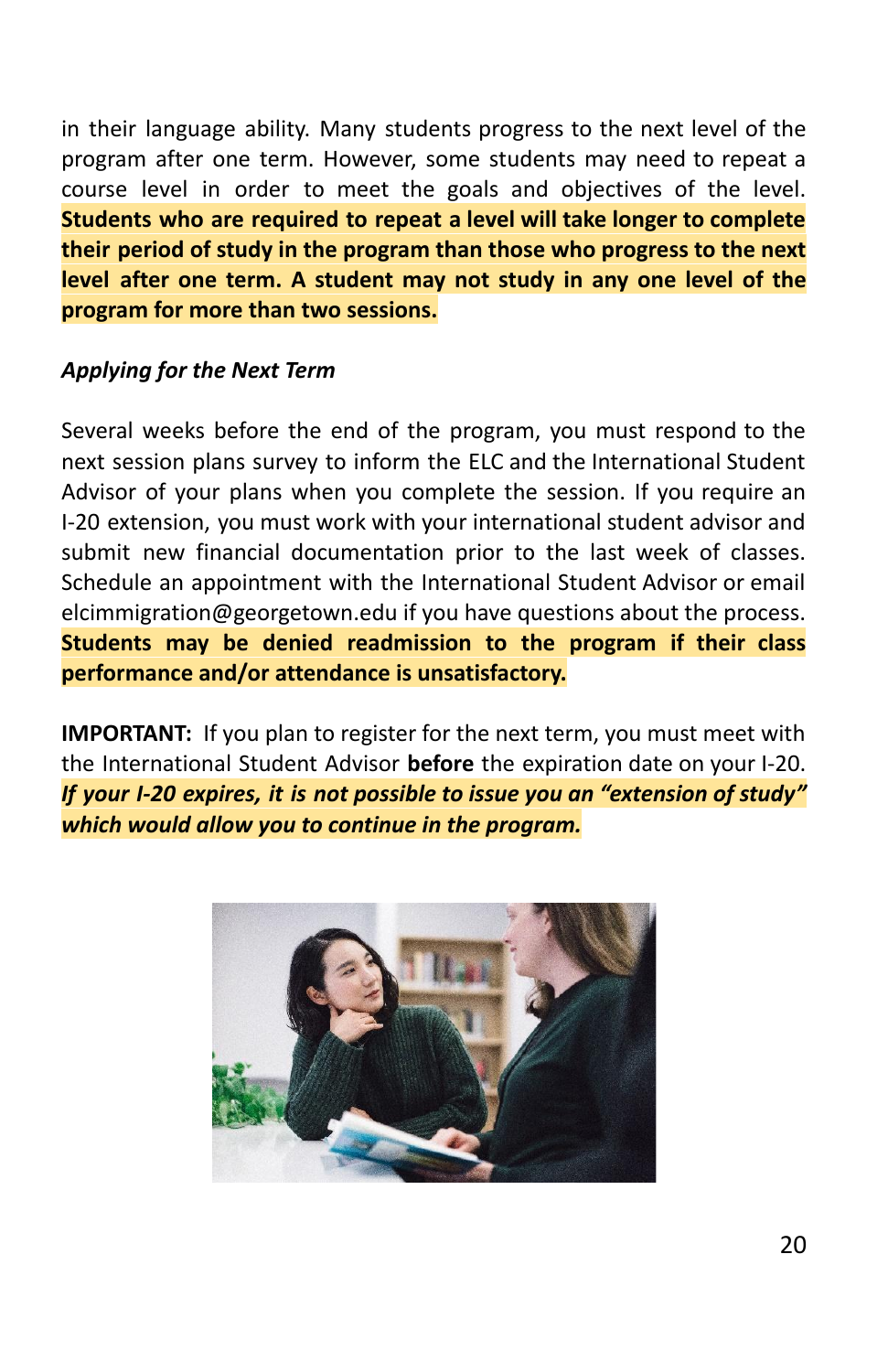## *IEP Student Vacation Policy/Procedure*

Students who have studied in the IEP for four consecutive 8-week terms of study (Fall I, Fall II, Spring I, and Spring II) are eligible for a Summer break if they plan to return to the IEP for the following Fall I session. Students must complete a vacation request form and submit the form to the International Student Advisor at elcimmigration@georgetown.edu.

## **12. Withdrawing from the IEP**

To withdraw from the IEP, a student must notify the ELC Program Director and Associate Director **in writing.** Tuition refunds are calculated from the date the withdrawal letter is received. No refund is given for the application fee, tuition deposit or health insurance if a student withdraws after the first week of the program.

The complete IEP refund policy and schedule is available online at the following site: <https://elc.georgetown.edu/>. Students can expect to receive their tuition refunds four to six weeks after exiting the program.

## **Intensive English Program Refund Schedule Withdrawals and Refund Policy**

#### **8-week** *Intensive English Program*

- Prior to the first day of the session: full tuition refund minus deposit
- During the first 5 working days of the session: full tuition refund minus deposit
- During the 6th–10th working days of the session: 50% of tuition
- After the 10th working day of the session: no refund

## **3-week** *American Conversational English (ACE) Program (in-person full-time program)*

Prior to the first day of the session: full tuition refund minus deposit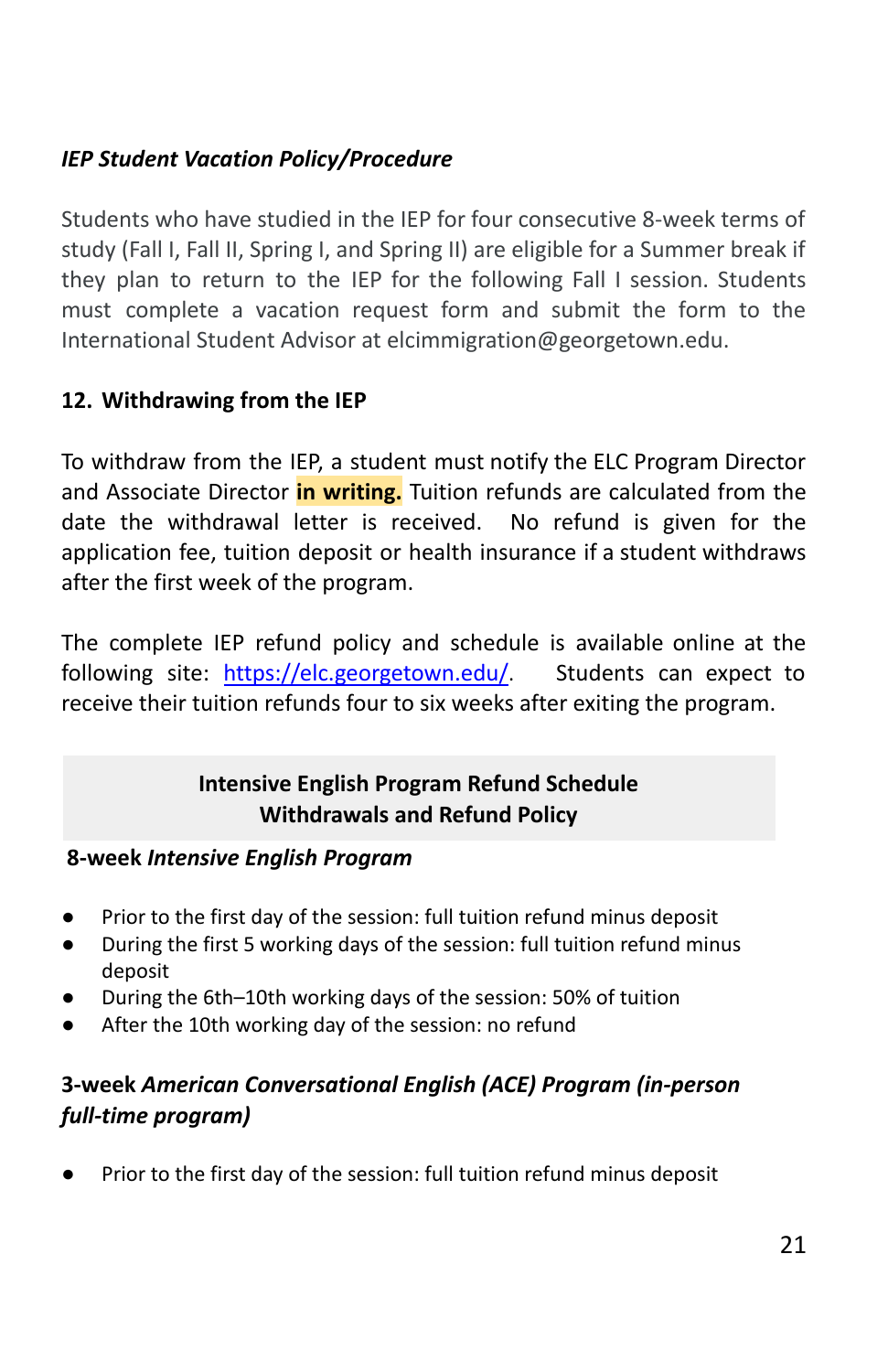● After the first working day of the session: no refund

## **13. Exit Level Proficiency Scale**

## **Exit Level Proficiency Scale - Intensive Language & Culture/Academic\***

| Language &<br>Language &<br>Culture I<br>Culture II<br>$C$ EFRA1+<br>~CEFRA2                                                                                                                                                                                                                                                                                                                                                           |                                                                                                                                                                                                                                                                                                                                                                                                                                                                                                     | Language &<br><b>Culture III</b><br>$C$ EFRA2+                                                                                                                                                                                                                                                                                                                                                                                                                                                                                                                            | <b>Academic</b><br>Foundations*<br>$^{\sim}$ CEFR B1<br>(*start of<br>Academic track)                                                                                                                                                                                                                                                                                                                                                                                                                                                    |  |
|----------------------------------------------------------------------------------------------------------------------------------------------------------------------------------------------------------------------------------------------------------------------------------------------------------------------------------------------------------------------------------------------------------------------------------------|-----------------------------------------------------------------------------------------------------------------------------------------------------------------------------------------------------------------------------------------------------------------------------------------------------------------------------------------------------------------------------------------------------------------------------------------------------------------------------------------------------|---------------------------------------------------------------------------------------------------------------------------------------------------------------------------------------------------------------------------------------------------------------------------------------------------------------------------------------------------------------------------------------------------------------------------------------------------------------------------------------------------------------------------------------------------------------------------|------------------------------------------------------------------------------------------------------------------------------------------------------------------------------------------------------------------------------------------------------------------------------------------------------------------------------------------------------------------------------------------------------------------------------------------------------------------------------------------------------------------------------------------|--|
| <b>Reading/Writing</b>                                                                                                                                                                                                                                                                                                                                                                                                                 | <b>Reading/Writing</b>                                                                                                                                                                                                                                                                                                                                                                                                                                                                              | <b>Reading/Writing</b>                                                                                                                                                                                                                                                                                                                                                                                                                                                                                                                                                    | Reading/Writing                                                                                                                                                                                                                                                                                                                                                                                                                                                                                                                          |  |
| After completing this<br>course, students will be<br>able to read simple<br>adapted fiction and<br>non-fiction texts on<br>familiar topics at CEFR<br>level A1+, while focusing<br>on basic strategies for<br>building vocabulary,<br>reading for<br>comprehension, and<br>increasing reading speed.<br>Students will be able to<br>complete basic forms,<br>answer emails, and<br>compose simple<br>paragraphs on personal<br>topics. | After completing this<br>course, students will be<br>able to read adapted<br>fiction and non-fiction<br>texts on familiar topics at<br>CEFR level A2, while<br>applying strategies for<br>building vocabulary,<br>reading for<br>comprehension, and<br>increasing reading speed.<br>Students will be able to<br>compose a variety of<br>writing tasks with<br>appropriate sentence<br>structure and<br>organization, including<br>formal paragraphs and<br>longer journaling on<br>personal topics. | After completing this<br>course, students will be<br>able to read a variety of<br>adapted fiction and<br>non-fiction texts, as well<br>as short authentic texts<br>materials at CEFR level<br>A2+ while focusing on<br>refining active and passive<br>vocabulary skills, reading<br>for comprehension, and<br>increasing reading speed.<br>Students will be able to<br>compose formal<br>paragraphs, journaling,<br>and basic essays with<br>accurate sentence<br>structure, paragraph<br>development, and<br>appropriate organization<br>on various general<br>subjects. | After completing this<br>course, students will be<br>able to read a variety of<br>adapted and authentic<br>texts at CEFR level B1<br>while focusing on refining<br>active and passive<br>vocabulary skills, reading<br>for comprehension, and<br>increasing reading speed.<br>Students will be able to<br>write on general and<br>academic subjects,<br>following the style<br>acceptable in US<br>universities, including the<br>use of appropriate<br>language. Students will be<br>able to use and credit<br>limited outside sources. |  |
| <b>Integrated Skills</b>                                                                                                                                                                                                                                                                                                                                                                                                               | <b>Integrated Skills</b>                                                                                                                                                                                                                                                                                                                                                                                                                                                                            | <b>Integrated Skills</b>                                                                                                                                                                                                                                                                                                                                                                                                                                                                                                                                                  | Listening/Speaking                                                                                                                                                                                                                                                                                                                                                                                                                                                                                                                       |  |
| After completing this<br>course, students will be<br>able to use and identify<br>high frequency<br>vocabulary and functional<br>expressions to ask simple<br>questions and participate<br>in basic communicative<br>situations on familiar<br>topics at CEFR levels A1+                                                                                                                                                                | After completing this<br>course, students will be<br>able to use high frequency<br>vocabulary and functional<br>expressions to make<br>connections between past<br>and present events and<br>experiences, ask detailed<br>questions, and participate<br>in sustained<br>communicative situations                                                                                                                                                                                                    | After completing this<br>course, students will be<br>able to use broader<br>vocabulary and<br>conversational speaking<br>skills to participate in<br>increasingly complex<br>communicative situations.<br>Students will be able to<br>identify main ideas, key<br>details, and organizational                                                                                                                                                                                                                                                                             | After completing this<br>course, students will be<br>able to use a range of<br>vocabulary and<br>conversational speaking<br>skills to participate in a<br>variety of communicative<br>situations. Students will<br>be able to participate in<br>class discussions, deliver<br>short individual and                                                                                                                                                                                                                                       |  |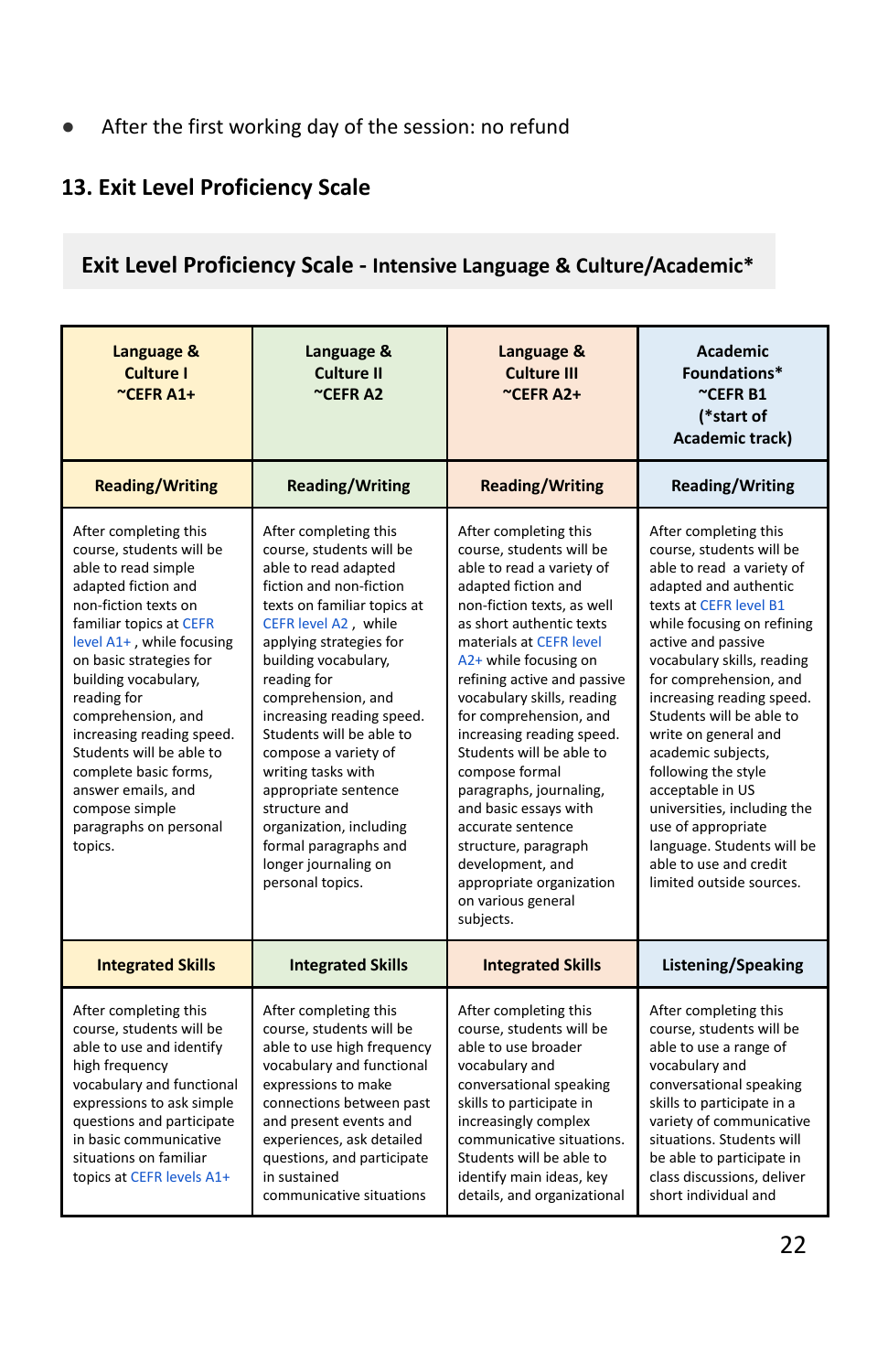|                                                                                                                                                                                                                                                         | on familiar topics at CEFR<br>levels A2.                                                                                                                                                                                                                                                                          | structure of short adapted<br>or authentic sources on<br>accessible topics at CEFR<br>levels A2+.                                                                                                                                                                           | group presentations, and<br>listen to and take notes<br>on short adapted and<br>authentic sources on<br>accessible topics at CEFR<br>levels B1.                                                                                                                                                                                     |
|---------------------------------------------------------------------------------------------------------------------------------------------------------------------------------------------------------------------------------------------------------|-------------------------------------------------------------------------------------------------------------------------------------------------------------------------------------------------------------------------------------------------------------------------------------------------------------------|-----------------------------------------------------------------------------------------------------------------------------------------------------------------------------------------------------------------------------------------------------------------------------|-------------------------------------------------------------------------------------------------------------------------------------------------------------------------------------------------------------------------------------------------------------------------------------------------------------------------------------|
| <b>Communicative</b><br>Grammar                                                                                                                                                                                                                         | Communicative<br>Grammar                                                                                                                                                                                                                                                                                          | Communicative<br>Grammar                                                                                                                                                                                                                                                    | Communicative<br>Grammar                                                                                                                                                                                                                                                                                                            |
| After completing this<br>course, students will be<br>able to use simple verb<br>tense forms, nouns,<br>adjectives, and adverbs to<br>describe a variety of<br>situations in the present<br>in both speaking and<br>writing tasks.                       | After completing this<br>course, students will be<br>able to use foundational<br>verb tense forms, nouns,<br>adjectives, and adverbs to<br>describe a variety of<br>situations in the present,<br>past, and future, and<br>make stronger<br>connections between<br>events, in both speaking<br>and writing tasks. | After completing this<br>course, students will be<br>able to use different verb<br>tenses appropriate to<br>context, expand on ideas,<br>and describe complex<br>relationships using<br>adverbial, adjective, and<br>noun clauses in both<br>speaking and writing<br>tasks. | After completing this<br>course, students will be<br>able to apply knowledge<br>of different verb tenses<br>appropriate to context,<br>expand on ideas with a<br>variety of noun phrases,<br>and describe more<br>complex relationships<br>using adverbial, adjective,<br>and noun clauses in both<br>speaking and writing<br>tasks |
| <b>Recommended Progression</b>                                                                                                                                                                                                                          |                                                                                                                                                                                                                                                                                                                   |                                                                                                                                                                                                                                                                             |                                                                                                                                                                                                                                                                                                                                     |
| Students who achieve<br><b>Intensive Language &amp;</b><br><b>Culture I</b> objectives and<br>outcomes by earning a<br>grade of C (75% or higher)<br>in all courses are<br>recommended for study<br>at the Intensive<br>Language & Culture II<br>level. | Students who achieve<br>Intensive Language &<br><b>Culture II</b> objectives and<br>outcomes by earning a<br>grade of C (75% or higher)<br>in all courses are<br>recommended for study at<br>the Intensive Language &<br>Culture III level.                                                                       | Students who achieve<br>Intensive Language &<br><b>Culture III</b> objectives and<br>outcomes by earning a<br>grade of C (75% or higher)<br>in all courses are<br>recommended for study<br>at the Intensive Language<br>& Culture IV level.                                 | Students who achieve<br><b>Intensive Academic</b><br>Foundations objectives<br>and outcomes by earning<br>a grade of C (75% or<br>higher) in all courses are<br>recommended for study<br>at the Intensive<br>Academic I level.                                                                                                      |

## **Exit Level Proficiency Scale - Intensive Academic/Professional**

| <b>Academic I</b>        | <b>Academic II</b>         | <b>Academic III</b>                      | Professional             |
|--------------------------|----------------------------|------------------------------------------|--------------------------|
| $C$ CEFR B1+             | $\sim$ CEFR B <sub>2</sub> | $C$ CEFR B <sub>2+</sub> /C <sub>1</sub> | ~CEFR B2 and higher      |
| Reading/Writing/         | Reading/Writing/           | Reading/Writing/                         | <b>Reading/Writing</b>   |
| <b>Research</b>          | <b>Research</b>            | Research                                 |                          |
| After completing this    | After completing this      | After completing this                    | After completing this    |
| course, students will be | course, students will be   | course, students will be                 | course, students will be |
| able to use reading      | able to use reading        | able to use reading                      | able to use reading      |
| strategies to increase   | strategies to increase     | strategies to increase                   | strategies to increase   |
| efficiency and skill in  | efficiency and skill in    | efficiency and skill in                  | efficiency and skill in  |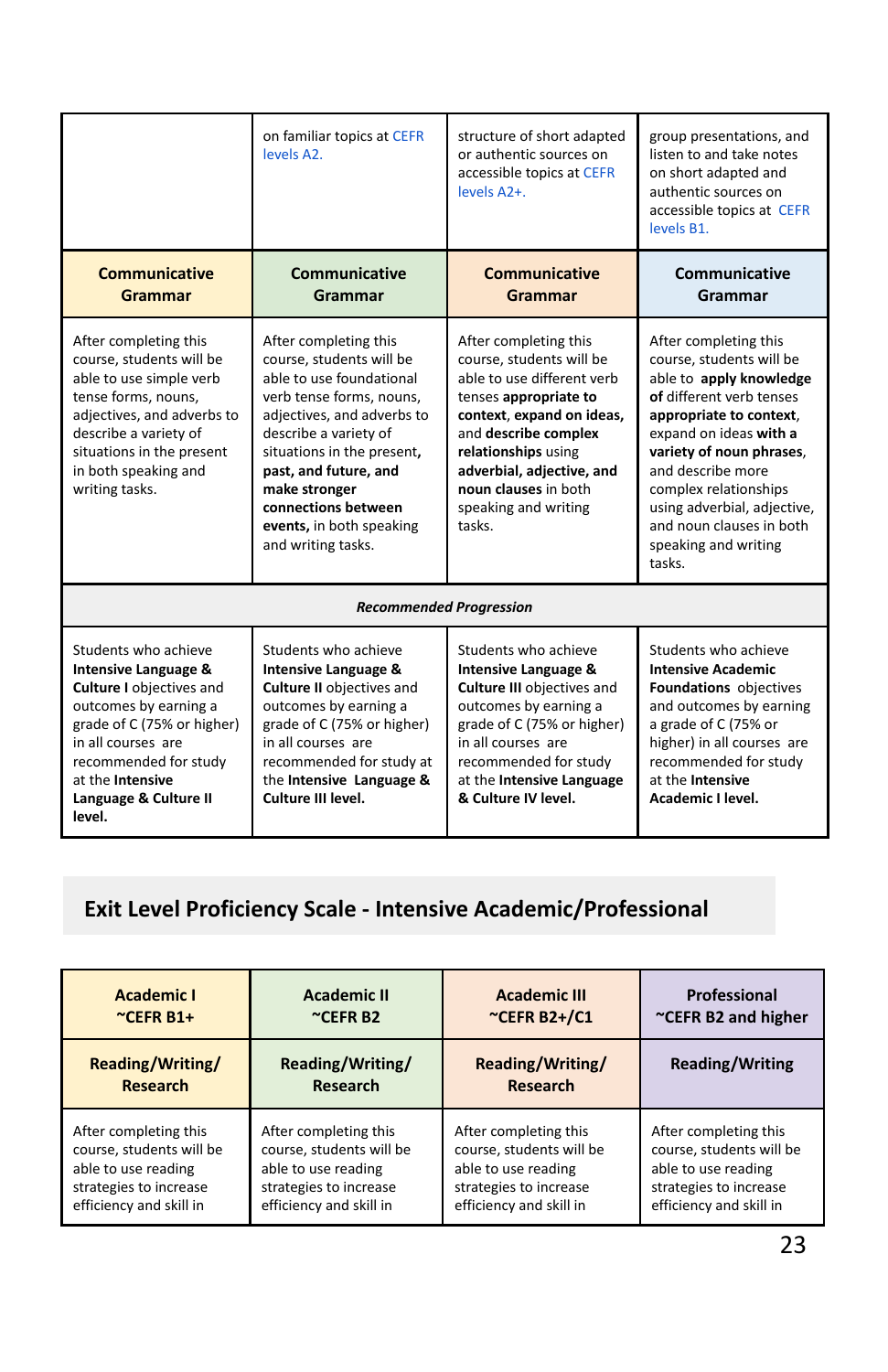| reading and<br>understanding adapted<br>and authentic materials<br>at CEFR level B1+. They<br>will be able to write on<br>subjects within common<br>academic genres<br>following the style<br>acceptable in US<br>universities, including the<br>use of appropriate<br>language. Students will<br>be able to use and<br>document sources and<br>conduct basic academic<br>research. | reading and<br>understanding authentic<br>materials at CEFR level B2.<br>They will be able to write<br>on a range of subjects<br>within academic genres<br>following the style<br>acceptable in US<br>universities, including the<br>use of appropriate<br>language and integration<br>of source material with<br>proper documentation.<br>Students will also be able<br>to apply basic research<br>methods appropriate for<br>academic purposes. | reading and understanding<br>authentic academic<br>materials at CEFR levels<br>B2+ and C1. They will be<br>able to write in a variety of<br>academic genres on<br>complex and diverse<br>subjects following the<br>style acceptable in US<br>universities, including the<br>use of appropriate<br>language and integration<br>of source material with<br>proper documentation.<br>Students will also be able<br>to apply research methods<br>appropriate for academic<br>purposes. | understanding and<br>analyzing authentic<br>professional and<br>academically-oriented<br>materials at CEFR levels<br>B2+ and higher. They will<br>be able to write in a<br>variety of genres on<br>complex professional<br>subjects following the<br>style acceptable in US<br>professional settings,<br>including the use of<br>appropriate language<br>and integration of source<br>material with proper<br>documentation. Students<br>will also be able to apply<br>research methods<br>appropriate for<br>professional purposes. |  |
|-------------------------------------------------------------------------------------------------------------------------------------------------------------------------------------------------------------------------------------------------------------------------------------------------------------------------------------------------------------------------------------|---------------------------------------------------------------------------------------------------------------------------------------------------------------------------------------------------------------------------------------------------------------------------------------------------------------------------------------------------------------------------------------------------------------------------------------------------|------------------------------------------------------------------------------------------------------------------------------------------------------------------------------------------------------------------------------------------------------------------------------------------------------------------------------------------------------------------------------------------------------------------------------------------------------------------------------------|--------------------------------------------------------------------------------------------------------------------------------------------------------------------------------------------------------------------------------------------------------------------------------------------------------------------------------------------------------------------------------------------------------------------------------------------------------------------------------------------------------------------------------------|--|
| <b>Advanced</b><br><b>Communication Skills</b>                                                                                                                                                                                                                                                                                                                                      | <b>Advanced</b><br><b>Communication Skills</b>                                                                                                                                                                                                                                                                                                                                                                                                    | <b>Advanced</b><br><b>Communication Skills</b>                                                                                                                                                                                                                                                                                                                                                                                                                                     | Professional<br><b>Communication Skills</b>                                                                                                                                                                                                                                                                                                                                                                                                                                                                                          |  |
| After completing this<br>course, students will be<br>able to participate in<br>class discussions, deliver<br>individual and group<br>presentations, and listen<br>to and take notes on<br>adapted and authentic<br>sources on accessible<br>topics at CEFR levels B1+.                                                                                                              | After completing this<br>course, students will be<br>able to participate in class<br>discussions, deliver<br>individual and group<br>presentations, and listen<br>to and take notes on<br>authentic sources on<br>complex topics at CEFR<br>levels B2.                                                                                                                                                                                            | After completing this<br>course, students will be<br>able to participate in class<br>discussions, deliver<br>individual and group<br>presentations, and listen<br>to and take notes on<br>authentic sources on<br>dense and complex topics<br>at CEFR levels B2+ and C1.                                                                                                                                                                                                           | After completing this<br>course, students will be<br>able to participate in<br>class discussions, deliver<br>individual and group<br>presentations, and listen<br>to and take notes on<br>authentic professional<br>and<br>academically-oriented<br>sources and topics at<br>CEFR levels B2+ and<br>higher.                                                                                                                                                                                                                          |  |
| <b>Recommended Progression</b>                                                                                                                                                                                                                                                                                                                                                      |                                                                                                                                                                                                                                                                                                                                                                                                                                                   |                                                                                                                                                                                                                                                                                                                                                                                                                                                                                    |                                                                                                                                                                                                                                                                                                                                                                                                                                                                                                                                      |  |
| Students who achieve<br><b>Intensive Academic I</b><br>objectives and outcomes<br>by earning a grade of C<br>(75% or higher) in all<br>courses are<br>recommended for study<br>at the Intensive<br>Academic II level.                                                                                                                                                               | Students who achieve<br><b>Intensive Academic II</b><br>objectives and outcomes<br>by earning a grade of C<br>(75% or higher) in all<br>courses are<br>recommended for study at<br>the Intensive Academic III<br>level.                                                                                                                                                                                                                           | Successful achievement of<br>the Intensive Academic III<br>objectives and outcomes<br>by earning a grade of C<br>(75% or higher) in all<br>courses indicates language<br>ability to study in most<br>academic settings (or to<br>work in most professional<br>settings).                                                                                                                                                                                                           | Successful achievement<br>of the Intensive<br>Professional objectives<br>and outcomes by earning<br>a grade of C (75% or<br>higher) in all courses<br>indicates language ability<br>to work in most<br>professional settings.                                                                                                                                                                                                                                                                                                        |  |

## **14. Program Dismissal**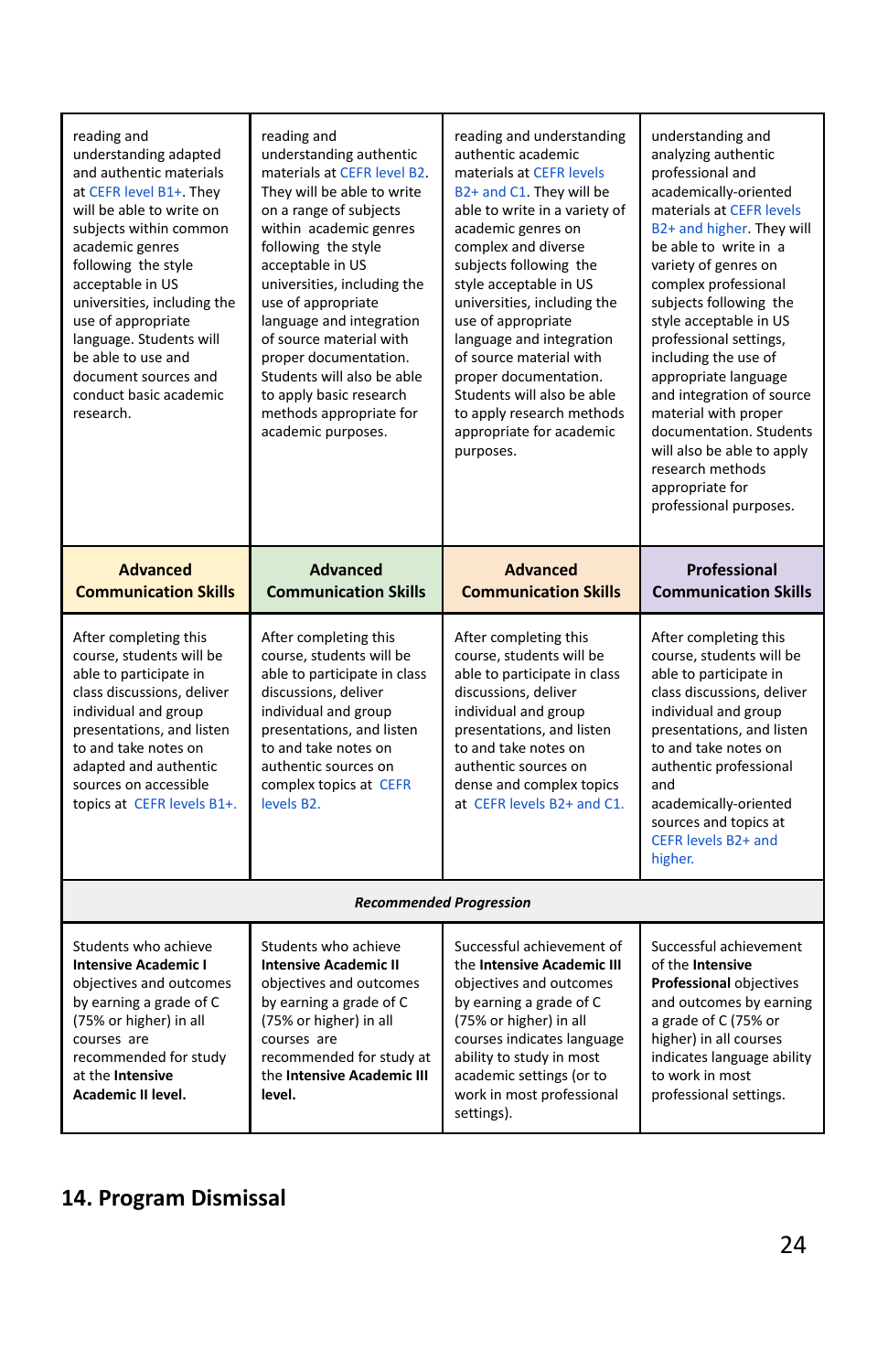Students enrolled in the IEP at Georgetown University are expected to follow all of the policies outlined in this booklet and those outlined by individual instructors in their course syllabi. Students who fail to comply with program academic policies, or who fail to pay program tuition and fees, may be dismissed from the program. A student who is dismissed will have his/her SEVIS record updated. You will have 15 days to transfer to another program or leave the country. If you exceed these 15 days, you are considered "out of status.".

## **15. University Transcripts and Grade Reports**

The IEP office will provide you with a verification letter of enrollment upon request to the Student Services Manager, Daniel. An official Georgetown University Transcript may also be obtained from the University Registrar (<https://registrar.georgetown.edu/records/ordering>).

A student may request an official transcript through "MyAccess," the online student information database.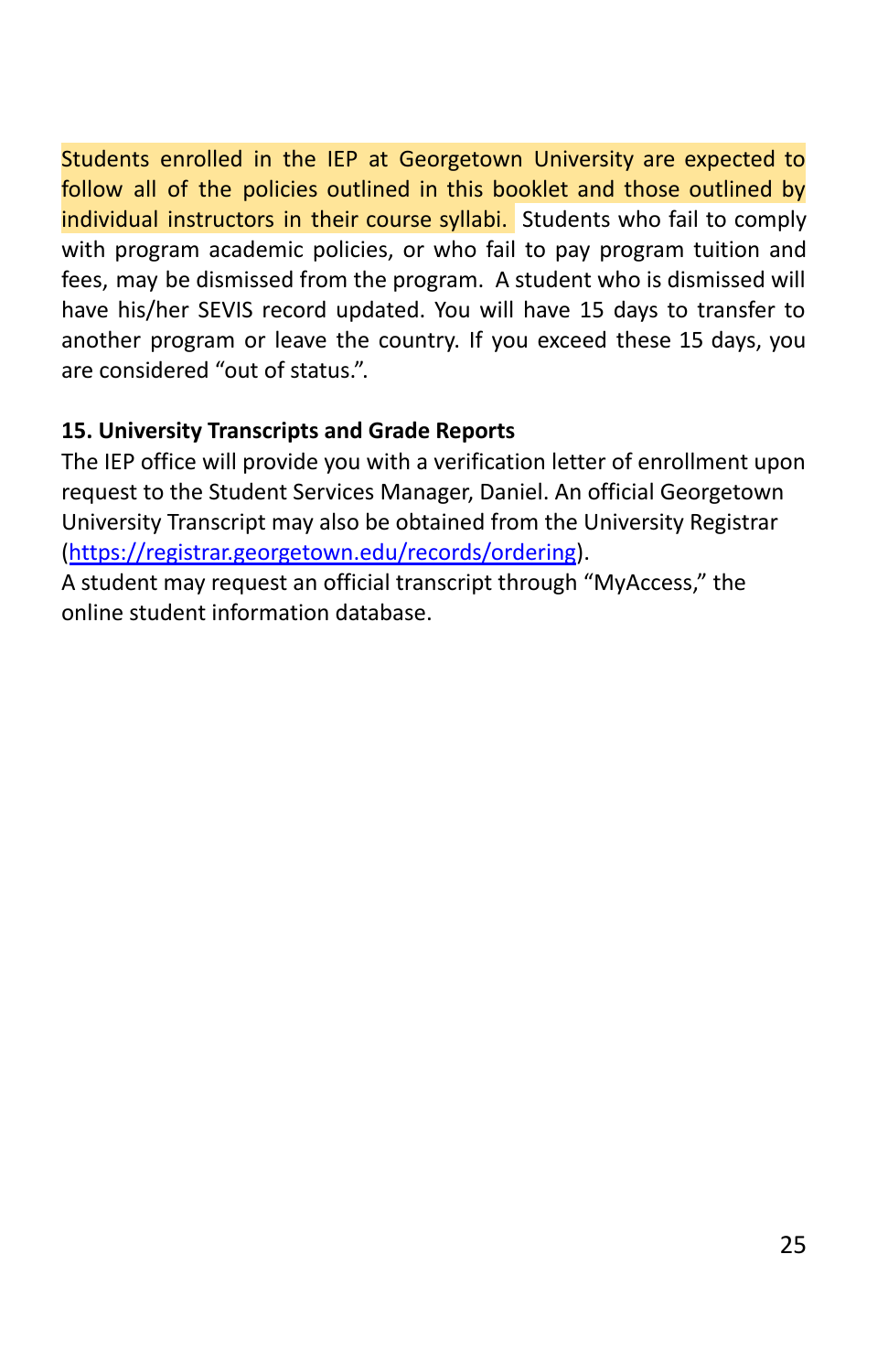

## **Resources Outside the IEP Classroom**

Not all learning and support takes place in the classroom! Georgetown University and the IEP offer you additional resources and opportunities to develop your English ability while you experience living and learning in Washington, DC, or to improve your quality of life as a Georgetown University student. Be sure to use each of these resources throughout the term!

#### **1. Meal Plans**

All students who live on the Hilltop campus are able to purchase a meal plan through their MyAccess account. Leo O'Donovan Dining Hall is the main cafeteria at the University. Students who live on campus may be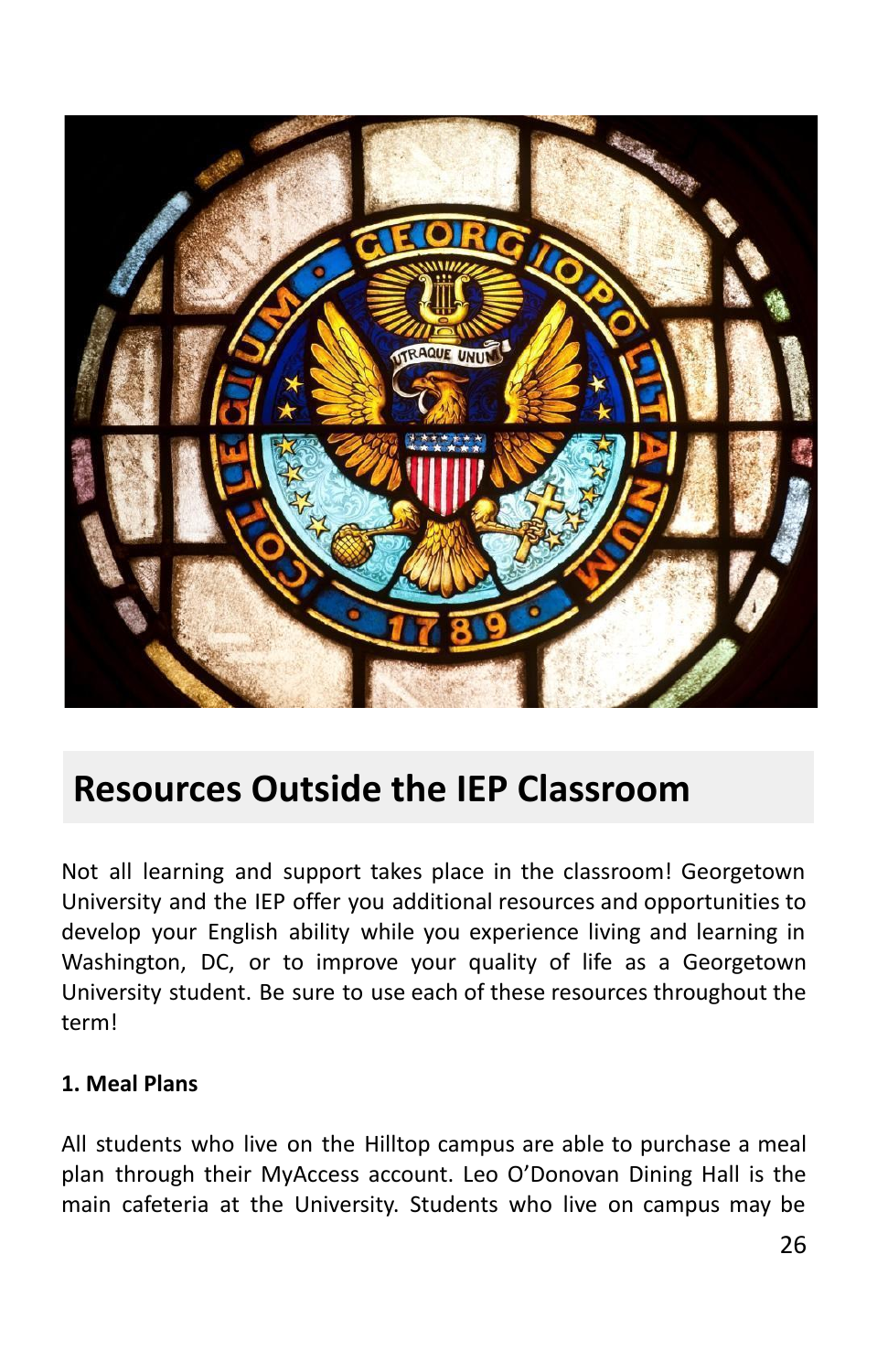automatically charged for a meal plan. To view meal plan options visit: <https://www.hoyaeats.com/meal-plans/>.

### **2. Extracurricular Activities**

You will not learn English effectively if you only practice during class. The IEP offers many opportunities for you to use your English outside class, as well as to socialize with your fellow students as you explore Washington, DC Be sure to participate in these activities!

## *Interact DC - Guest Lecture Series*

Throughout the term, guest speakers are invited to classes and special IEP events. Speakers discuss topics of interest to IEP students such as American culture, the arts, politics, and life in Washington, DC. Many IEP teachers require their students to attend these lectures or events as part of class or course assignments.

## *Mini-Workshops*

Throughout the term, either during the midday break or after classes in the afternoon, IEP instructors organize and hold short (30 minute) workshops on a variety of topics related to English practice or American culture.

#### *Adventure DC - IEP Activities Program*

Activities generally include a Washington, DC monument tour, theater performances, sporting events, and visits to outdoor and cultural institutions. Admission fees are required for some events. Activities are listed on the activities calendar for each term and in the *Weekly Roundup,* a weekly email distributed to students online. You may sign up for these events with the Student Services Manager over Google Forms or during his office hours.

#### **3. Campus Events**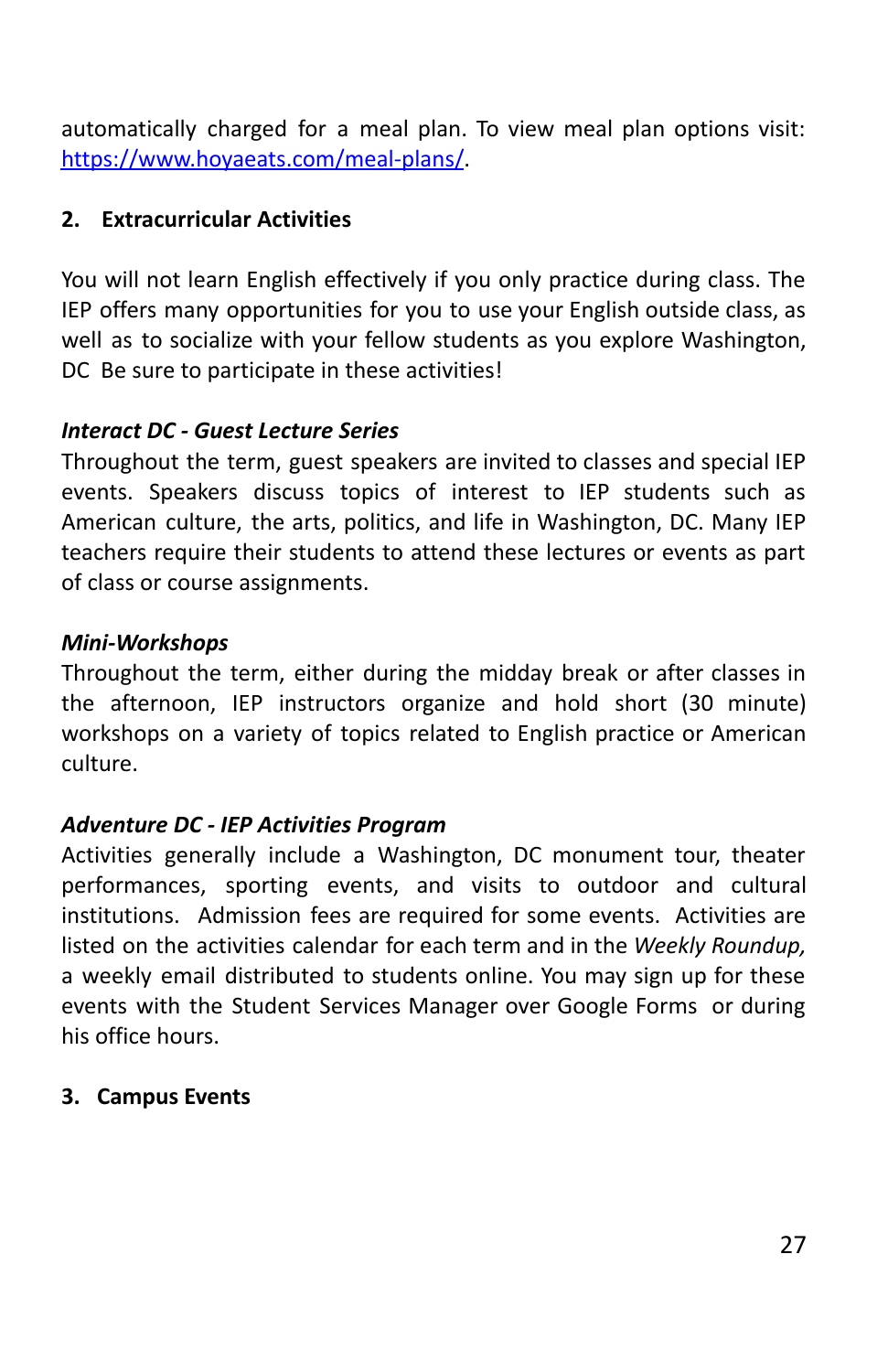Be sure to check the student calendar and check your email each day (using your Georgetown account) for information on campus events and activities.

## **4. Campus Clubs**

Georgetown offers a variety of organizations on campus that IEP students can join to interact with American students. These clubs include sports teams, philanthropic organizations, cultural groups, and more. This is a great opportunity to explore American culture and practice your English. Check out

<https://www.georgetown.edu/campus-life/students-clubs-and-activities>.

## **5. Academic Resource Center**

The Academic Resource Center at Georgetown University offers support for all students regarding success in the classroom. At their website, you can find information on tips and strategies to be more successful in your studies, as well as how to request ADA accommodations (disability support) for students who qualify based on documentation from a treating physician.

<https://academicsupport.georgetown.edu/>

## **6. Health & Counseling Services**

Georgetown offers a variety of services for students in all areas of health: physical, emotional, spiritual, and more. Please visit the main GU Student Health website for more details of all services that are available at Georgetown:

<https://studenthealth.georgetown.edu/hoya-wellness-wheel/>

If you need to make an appointment to see a doctor, you may go to the main campus Student Health Center (202) 687-2200 <https://studenthealth.georgetown.edu/medical-care/>

Located on Hilltop campus (3700 O St NW); **appointment only**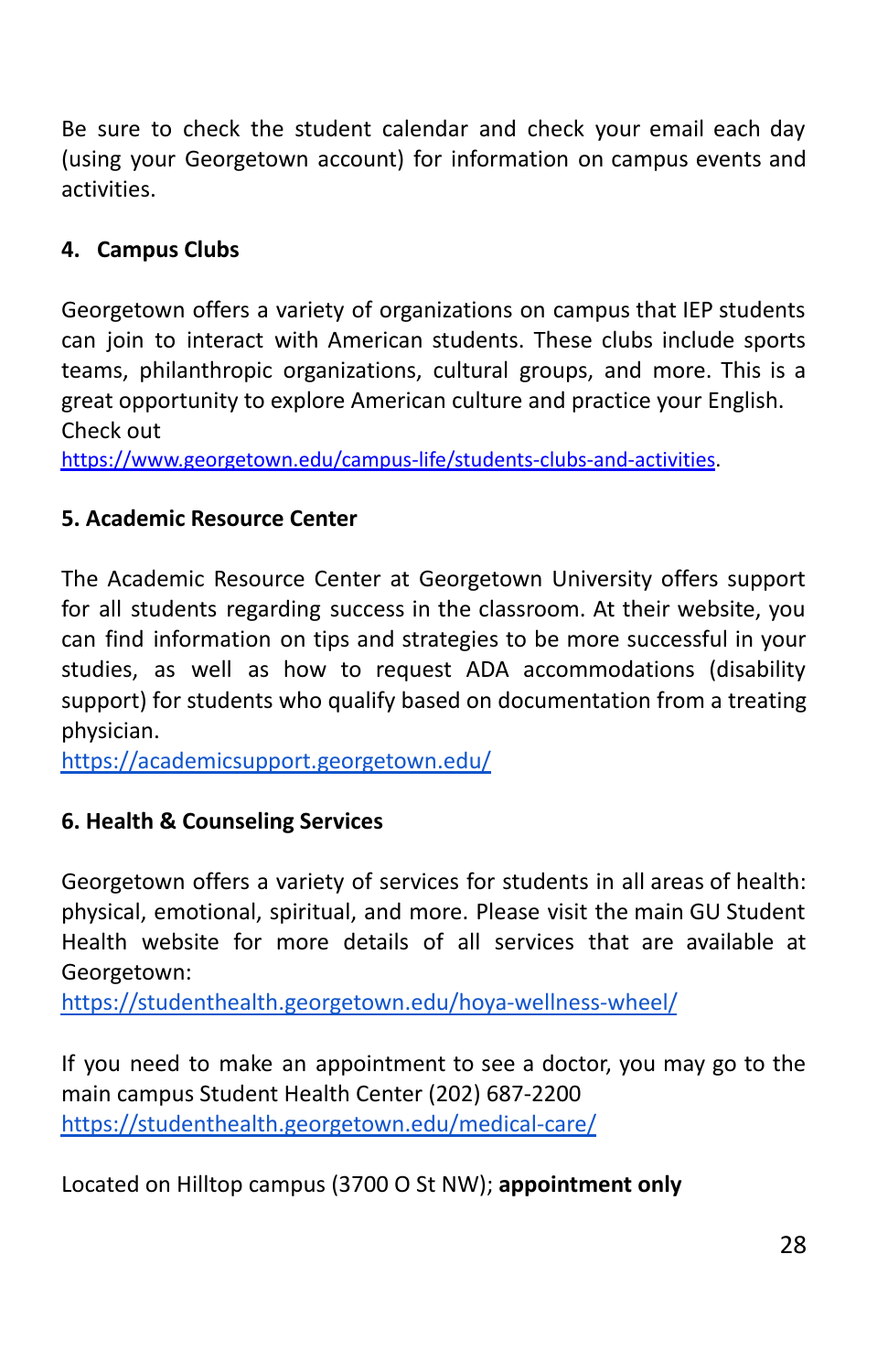| Mon/Wed/Thu/Fri $8:00$ am $-5:00$ pm |                    |
|--------------------------------------|--------------------|
| Tue                                  | $9:00am - 5:00pm$  |
| Sat                                  | $9:00am - 12:00pm$ |

Additionally, if you are experiencing additional stress and anxiety in your school or personal life, there are free counseling resources available to all students (Counseling & Psychiatric Services, or CAPS). CAPS services, or someone to talk to, are available to SCS students and the campus community for personal issues in any aspect of their lives, whether relating to Georgetown or otherwise.

Location: 640 Massachusetts Ave., Room 206 Hours: By appointment Appointments: 202-687-6985 After Hours Emergencies: 202-444-7243 (ask for the on-call clinician)

## **7. Connect With Us Online**

Friend us on **Facebook** (Georgetown ELC) and follow us on **Twitter** and **Instagram** (@GeorgetownELC) for the most up-to-date news and pictures program events. Make sure to use **#georgetownELC** to tag your own IEP pictures online! In addition, here are some helpful links for student life on campus:

- Georgetown IEP Website: <https://elc.georgetown.edu/>
- Login to MyAccess Account: <https://myaccess.georgetown.edu/>
- List of Clubs/Organizations on Campus: <https://hoyalink.georgetown.edu/organizations>
- Weekly Events at Georgetown: <https://hoyalink.georgetown.edu/events>
- Yates Field House Sports and Activities: <https://recreation.georgetown.edu/yates>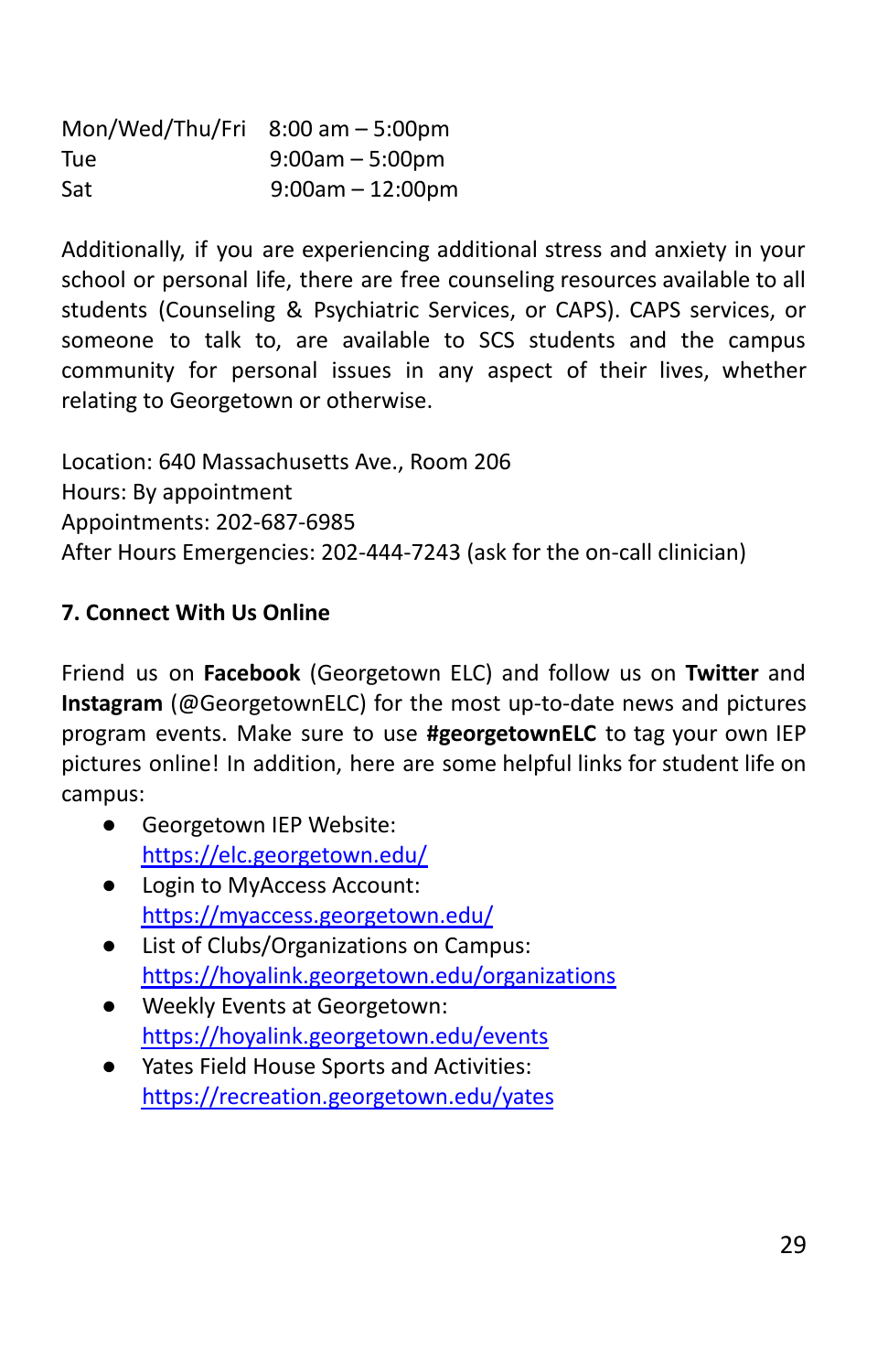

# **F-1 Visa Regulations**

Important policies govern IEP students' rights and responsibilities in complying with the regulations of the U.S. Immigration and Customs Enforcement (ICE). IEP students should consult with the Program Director when they have specific questions about immigration policies and procedures. The IEP attendance policies correspond to immigration regulations.

#### **1. School Transfer**

Students transferring to the IEP at Georgetown University from another school in the U.S. must meet with the Program Director in order to complete the transfer process. Students who have not yet received their transfer SEVIS I-20 must also meet with the Program Director. Failure to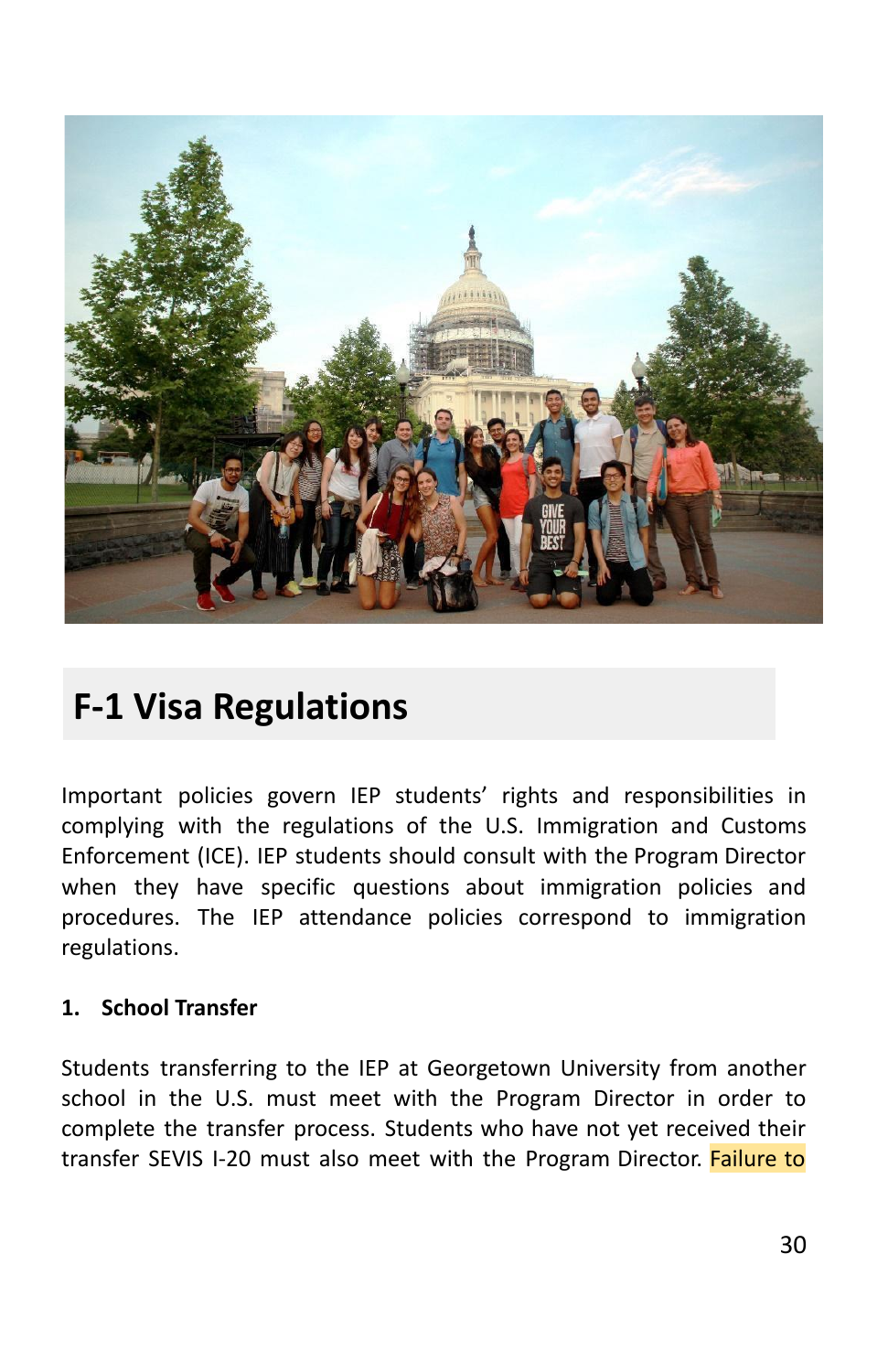contact the IEP Office will result in a loss of immigration status and all attendant benefits.

### **2. Regulations**

Federal regulations place the responsibility of staying in status on you, the student. It is your responsibility to comply with all regulations. Immigration laws require that F-1 students maintain their status or risk being denied entry to the U.S. in the future. By using a Form I-20 for entry into the U.S., you certify that you will follow the regulations on your I-20. Read these regulations carefully. Failure to obey any of these regulations may result in loss of your study privileges and other benefits. Federal law requires that the IEP report to SEVIS and ICE any student who is not maintaining his/her visa status.

## **3. Travel Documents for Re-Entering the U.S.**

If you temporarily leave the United States during the time you are studying in the IEP, you must do the following:

- 1. Email [elcimmigration@georgetown.edu](mailto:elcimmigration@georgetown.edu) at least two weeks prior to your departure to request a travel signature.
- 2. When you exit the U.S., take the following documents with you. They are required for re-entry into the United States:
	- your valid passport (for six months in the future) and valid F-1 visa
	- a current I-20 form signed on the back by the International Student Advisor *before you leave the United States*
- 3. Follow all CDC procedures for COVID-19, including testing.

Students should not exit the U.S. during the IEP term except during a designated holiday period (Spring Break, Easter, etc.) or family emergency.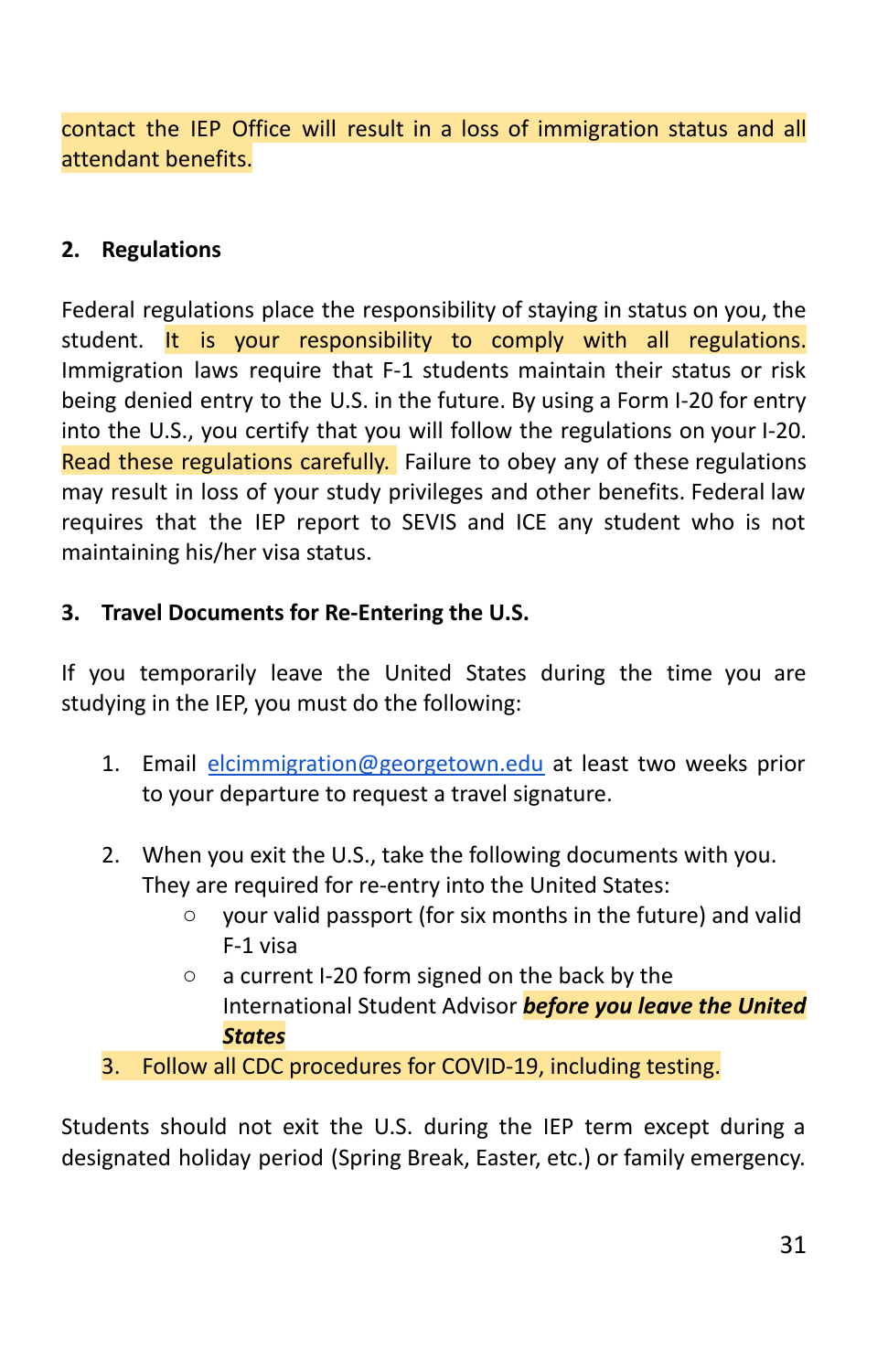Upon reentering, students are required to submit their most recent I-94 to the international student advisor.

## **4. Length of Approved Stay**

If you entered the U.S. on an F-1 Student visa, "**D/S"** (Duration of Status**)** was stamped on your visa (Departure/Arrival Record). Duration of Status means that you may remain in the United States **only** if you are studying full-time and have a valid I-20 from the school you are currently attending.

A 60 day "grace period", which permits you to remain in the United States, is allowed after you complete your program of study. During this time, you may travel, relax, or prepare to transfer to another school. If you plan to stay longer, you must change your visa status.

If you plan to continue your study in the next level of the Georgetown IEP, you must submit a program extension request at least two weeks **prior to the expiration date on your form I-20** to your international student advisor at [elcimmigration@georgetown.edu.](mailto:elcimmigration@georgetown.edu) Once your I-20 has expired, you are no longer eligible to study in the Georgetown IEP.

#### **5. Your Passport**

Your passport must remain valid for at least **six months** beyond the end date of the IEP. You should contact your government's embassy or consulate in Washington, DC, if your **passport will expire within six months.**

#### **6. Address Changes – Very Important!**

If you change your local address, you must report the change of address to the IEP Office within **ten** days of your move. This is a U.S. government requirement.

#### **7. Visa Questions**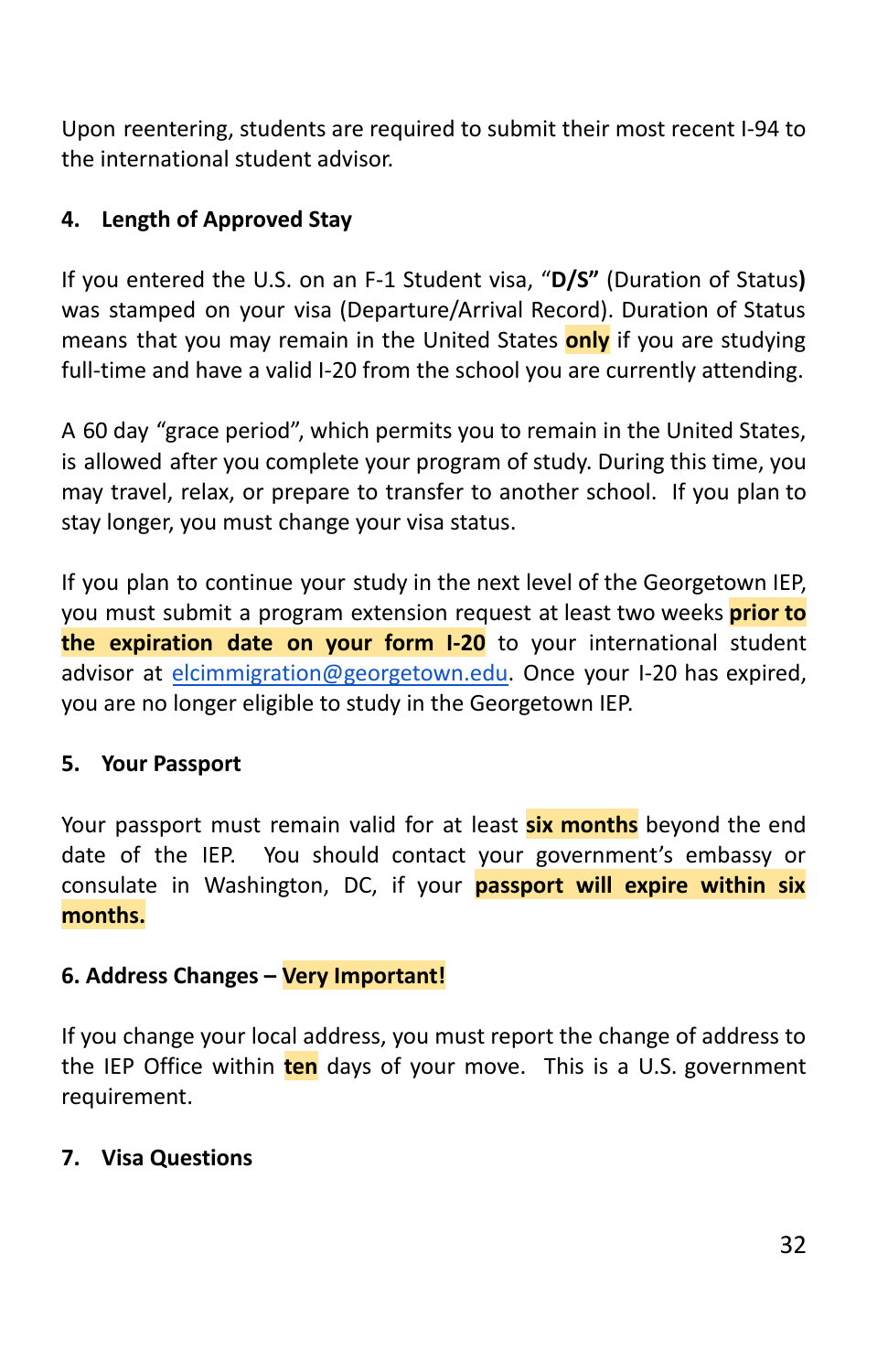The ELC program director and international student advisor will answer the majority of your visa questions. In some cases, you may be referred to the Office of Global Services (OGS) at Georgetown University for additional guidance or information.



# **Strategies for Successful Language Learning**

The IEP wants you to be a successful language learner. The following strategies will help you be a successful student and achieve your goals.

- Speak only **English** in your IEP classes.
- Be prepared for all of your classes  $-$  be involved in classes and actively participate.
- Be interested in the English language and in English speakers. Use English outside of the IEP classroom.
- Develop methods to organize your language learning  $-$  recognize that you will use different methods to learn the skills of reading, writing, listening, and speaking.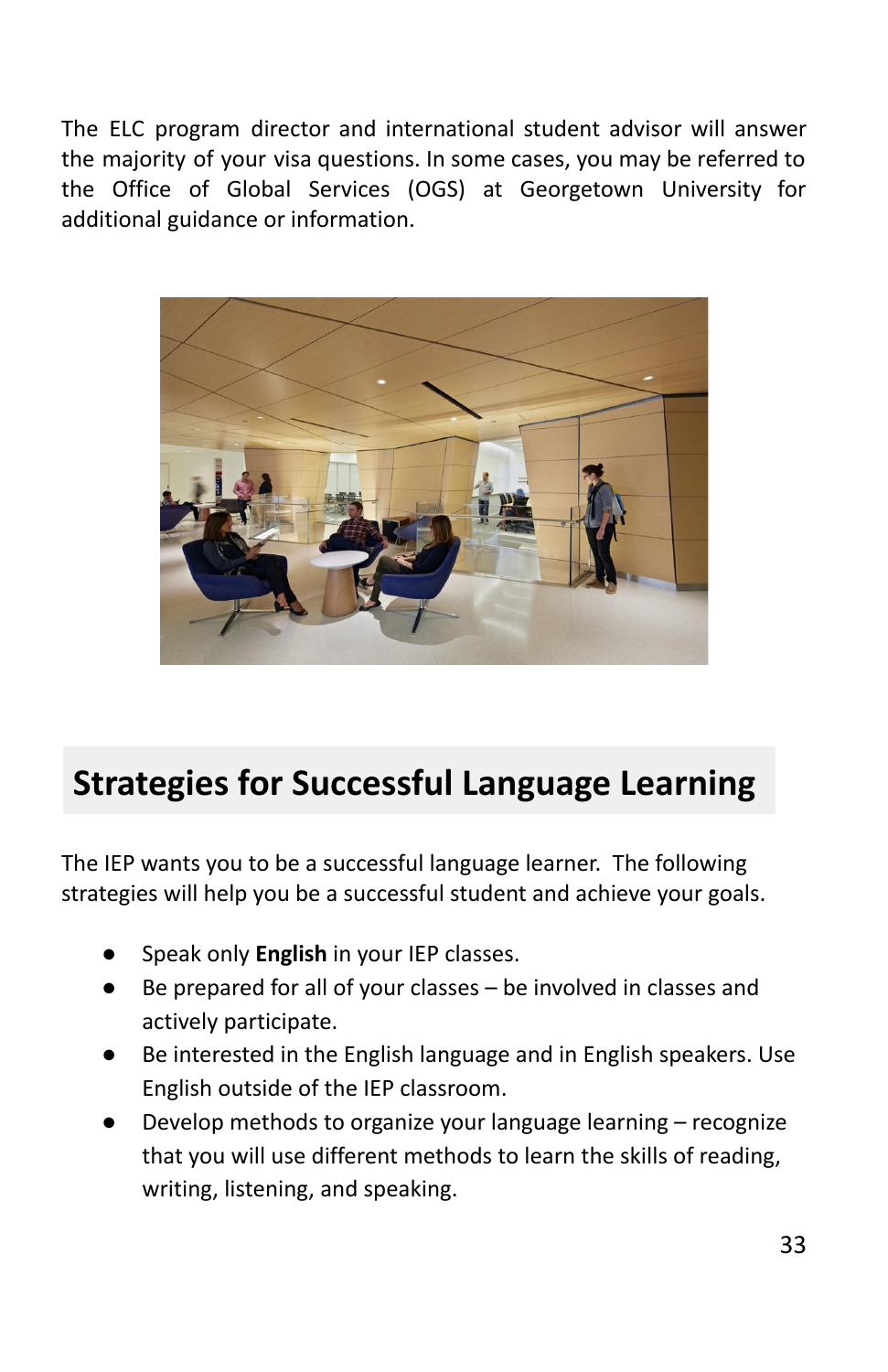- Be willing to practice, practice, practice!
- Ask your teachers for help whenever you don't understand assignments or tasks. Meet with your teachers during their office hours when you need help.
- Be willing to take risks  $-$  don't be afraid to make mistakes!
- Be aware of *how* you are using the language develop your ability to assess your language strengths and weaknesses.
- ENJOY learning the language and use it at every opportunity.



# **Program Accreditation**

The Intensive English Program is accredited by the Commission on English Language Program Accreditation. Therefore, you can be assured that you are studying in a quality language program.

The Georgetown IEP adheres to the standards that guide good practices in language teaching.

The *CEA Standards for English Language Programs and Institutions* serve as the foundation for English language programs that are accredited by the Commission on English Language Program Accreditation (CEA). The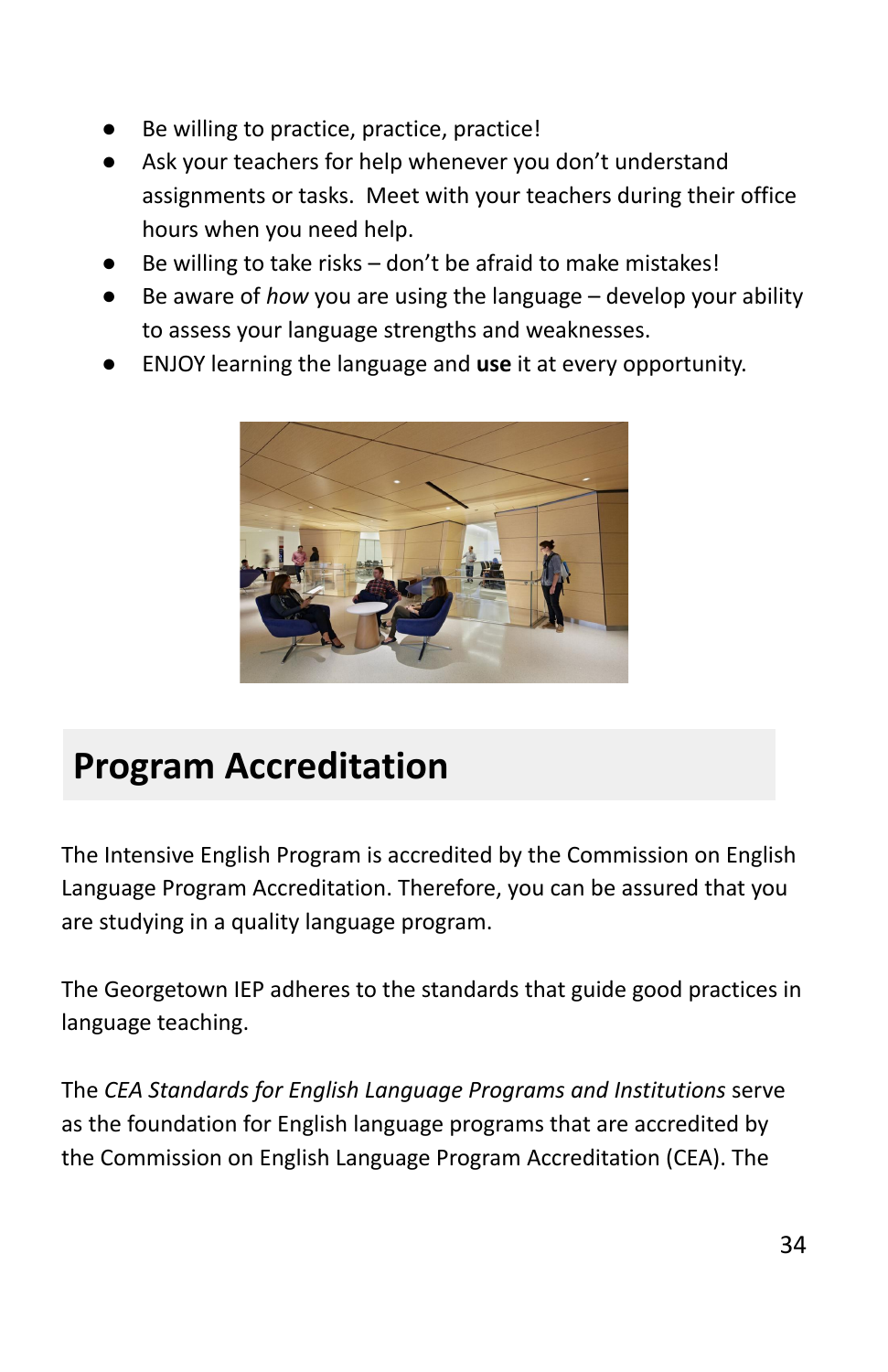*CEA Standards* are designed to ensure that students receive quality English language training and focus on the following areas:

> *Mission Curriculum Faculty Facilities, Equipment, and Supplies Administrative and Fiscal Capacity Student Services Recruiting Length and Structure of the Program of Study Student Achievement Student Complaints Program Development, Planning, and Review*

For a detailed description of CEA Standards see: <http://cea-accredit.org/about-cea/standards>

For complaints against an accredited program see: <http://cea-accredit.org/about-cea/complaints>

## **Important Phone Numbers**

**IEP Office: 202-687-5978 Emergency: 911**

| <b>SCS Security &amp; Front Desk</b>        | 202-784-7375 |
|---------------------------------------------|--------------|
| <b>SCS On-campus Emergency Assistance</b>   | 202-907-3061 |
| <b>Student Health Center:</b>               | 202-687-2200 |
| <b>Counseling and Psychiatric Services:</b> | 202-687-6985 |
| <b>Student Insurance:</b>                   | 202-687-4883 |